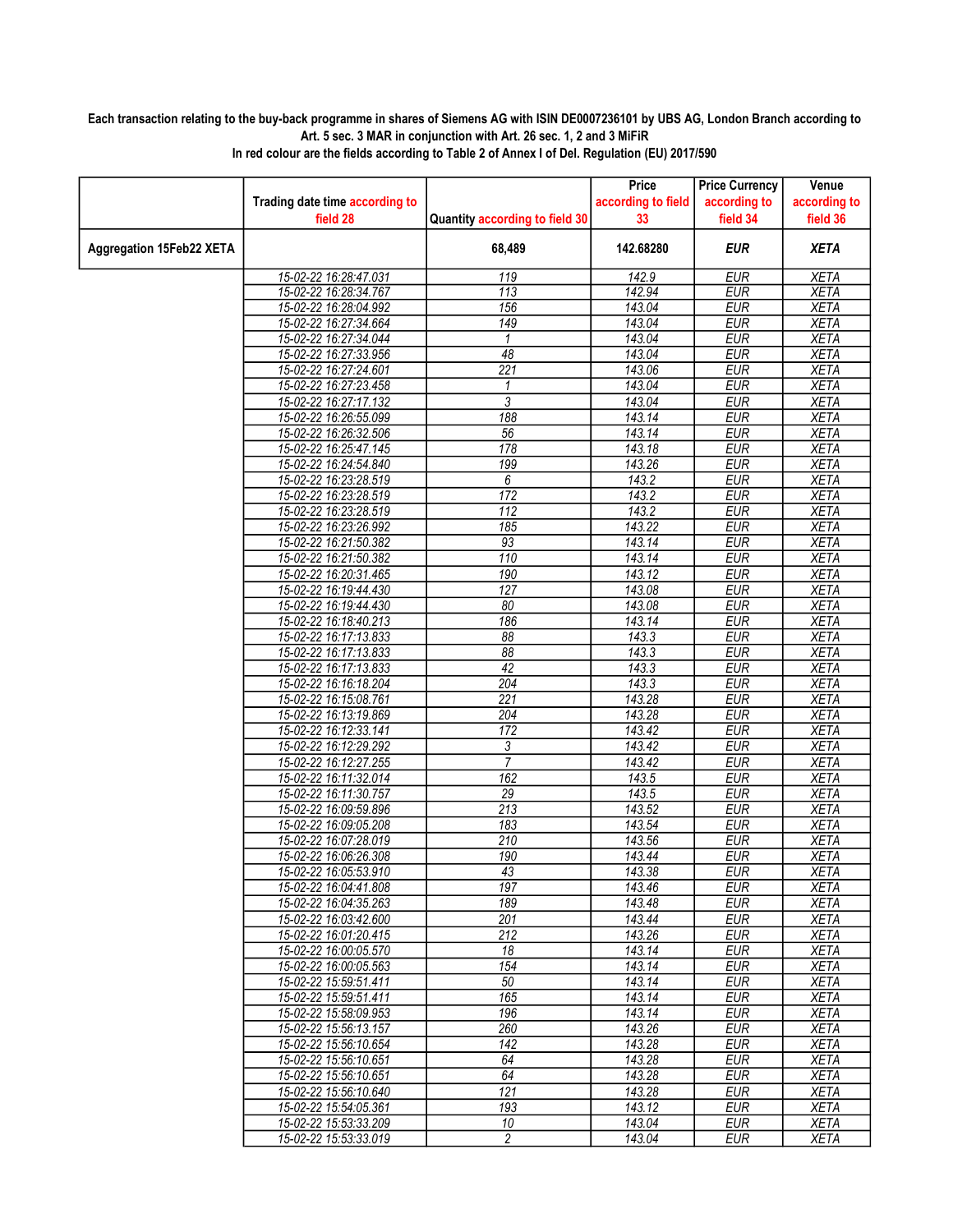| 15-02-22 15:52:03.001 | 29               | 143.14 | <b>EUR</b> | <b>XETA</b> |
|-----------------------|------------------|--------|------------|-------------|
| 15-02-22 15:52:03.001 | 165              | 143.14 | <b>EUR</b> | <b>XETA</b> |
| 15-02-22 15:50:44.093 | 217              | 143.32 | <b>EUR</b> | <b>XETA</b> |
| 15-02-22 15:50:41.743 | 85               | 143.34 | <b>EUR</b> | <b>XETA</b> |
| 15-02-22 15:50:41.743 | 131              | 143.34 | <b>EUR</b> | <b>XETA</b> |
| 15-02-22 15:50:36.872 | 221              | 143.36 | <b>EUR</b> | <b>XETA</b> |
| 15-02-22 15:47:01.941 |                  | 143.24 | <b>EUR</b> |             |
|                       | 213              |        |            | <b>XETA</b> |
| 15-02-22 15:47:01.941 | 18               | 143.24 | <b>EUR</b> | <b>XETA</b> |
| 15-02-22 15:47:01.941 | 169              | 143.24 | <b>EUR</b> | <b>XETA</b> |
| 15-02-22 15:45:48.853 | 111              | 143.18 | <b>EUR</b> | <b>XETA</b> |
| 15-02-22 15:45:48.853 | 67               | 143.18 | <b>EUR</b> | <b>XETA</b> |
| 15-02-22 15:44:03.346 | 181              | 143.16 | <b>EUR</b> | <b>XETA</b> |
| 15-02-22 15:43:50.948 | 54               | 143.2  | <b>EUR</b> | <b>XETA</b> |
| 15-02-22 15:43:50.948 | 132              | 143.2  | <b>EUR</b> | <b>XETA</b> |
| 15-02-22 15:41:39.865 | 180              | 143.2  | <b>EUR</b> | <b>XETA</b> |
| 15-02-22 15:41:06.068 | 30               | 143.14 | <b>EUR</b> | <b>XETA</b> |
| 15-02-22 15:41:06.068 | 166              | 143.14 | <b>EUR</b> | <b>XETA</b> |
| 15-02-22 15:39:55.786 | 185              | 143.12 | <b>EUR</b> | <b>XETA</b> |
|                       |                  |        |            |             |
| 15-02-22 15:39:36.046 | 76               | 143.12 | <b>EUR</b> | <b>XETA</b> |
| 15-02-22 15:39:36.046 | 73               | 143.12 | <b>EUR</b> | <b>XETA</b> |
| 15-02-22 15:39:36.046 | 56               | 143.12 | <b>EUR</b> | <b>XETA</b> |
| 15-02-22 15:38:54.989 | 209              | 143.12 | <b>EUR</b> | <b>XETA</b> |
| 15-02-22 15:37:19.388 | 182              | 142.94 | <b>EUR</b> | <b>XETA</b> |
| 15-02-22 15:35:54.886 | 74               | 142.92 | <b>EUR</b> | <b>XETA</b> |
| 15-02-22 15:35:54.886 | 127              | 142.92 | <b>EUR</b> | <b>XETA</b> |
| 15-02-22 15:34:19.825 | 220              | 143    | <b>EUR</b> | <b>XETA</b> |
| 15-02-22 15:32:29.469 | 208              | 143    | <b>EUR</b> | <b>XETA</b> |
| 15-02-22 15:31:38.886 | 193              | 143.08 | <b>EUR</b> | <b>XETA</b> |
| 15-02-22 15:30:24.602 | 70               | 143.02 | <b>EUR</b> | <b>XETA</b> |
| 15-02-22 15:30:24.602 | 147              | 143.02 | <b>EUR</b> | <b>XETA</b> |
|                       |                  |        |            |             |
| 15-02-22 15:29:51.366 | 213              | 143    | <b>EUR</b> | <b>XETA</b> |
| 15-02-22 15:28:57.602 | 157              | 143.1  | <b>EUR</b> | <b>XETA</b> |
| 15-02-22 15:28:57.602 | 28               | 143.1  | <b>EUR</b> | <b>XETA</b> |
| 15-02-22 15:28:20.778 | 192              | 143.22 | <b>EUR</b> | <b>XETA</b> |
| 15-02-22 15:25:57.331 | 101              | 143.26 | <b>EUR</b> | <b>XETA</b> |
| 15-02-22 15:25:57.331 | 99               | 143.26 | <b>EUR</b> | <b>XETA</b> |
| 15-02-22 15:25:55.850 | $\boldsymbol{6}$ | 143.26 | <b>EUR</b> | <b>XETA</b> |
| 15-02-22 15:24:36.281 | $\overline{212}$ | 143.32 | <b>EUR</b> | <b>XETA</b> |
| 15-02-22 15:23:27.380 | 83               | 143.48 | EUR        | <b>XETA</b> |
| 15-02-22 15:23:23.225 | 96               | 143.48 | <b>EUR</b> | <b>XETA</b> |
| 15-02-22 15:23:22.173 | 15               | 143.48 | <b>EUR</b> | <b>XETA</b> |
| 15-02-22 15:22:01.030 | 195              | 143.32 | <b>EUR</b> | <b>XETA</b> |
| 15-02-22 15:21:01.901 | 178              | 143.34 | EUR        |             |
|                       |                  |        |            | XETA        |
| 15-02-22 15:21:01.901 | 197              | 143.34 | <b>EUR</b> | <b>XETA</b> |
| 15-02-22 15:19:34.374 | 203              | 143.28 | <b>EUR</b> | XETA        |
| 15-02-22 15:18:19.766 | 219              | 143.12 | <b>EUR</b> | XETA        |
| 15-02-22 15:17:03.332 | 216              | 143.08 | EUR        | XETA        |
| 15-02-22 15:15:52.626 | 198              | 143.04 | <b>EUR</b> | <b>XETA</b> |
| 15-02-22 15:14:16.600 | 197              | 142.72 | <b>EUR</b> | <b>XETA</b> |
| 15-02-22 15:13:04.994 | 184              | 142.88 | <b>EUR</b> | <b>XETA</b> |
| 15-02-22 15:12:22.464 | 120              | 142.94 | EUR        | <b>XETA</b> |
| 15-02-22 15:12:22.464 | 84               | 142.94 | $E$ UR     | XETA        |
| 15-02-22 15:12:09.026 | $70\,$           | 142.94 | <b>EUR</b> | XETA        |
| 15-02-22 15:12:09.026 | $\overline{117}$ | 142.94 | <b>EUR</b> | XETA        |
| 15-02-22 15:10:58.911 | 196              | 143.06 | <b>EUR</b> | <b>XETA</b> |
| 15-02-22 15:10:08.189 | 193              | 143.02 | <b>EUR</b> | <b>XETA</b> |
|                       |                  |        |            |             |
| 15-02-22 15:07:48.281 | 209              | 143    | <b>EUR</b> | <b>XETA</b> |
| 15-02-22 15:06:31.316 | 196              | 143.08 | <b>EUR</b> | <b>XETA</b> |
| 15-02-22 15:05:30.012 | 68               | 143.02 | EUR        | <b>XETA</b> |
| 15-02-22 15:05:30.012 | 145              | 143.02 | EUR        | <b>XETA</b> |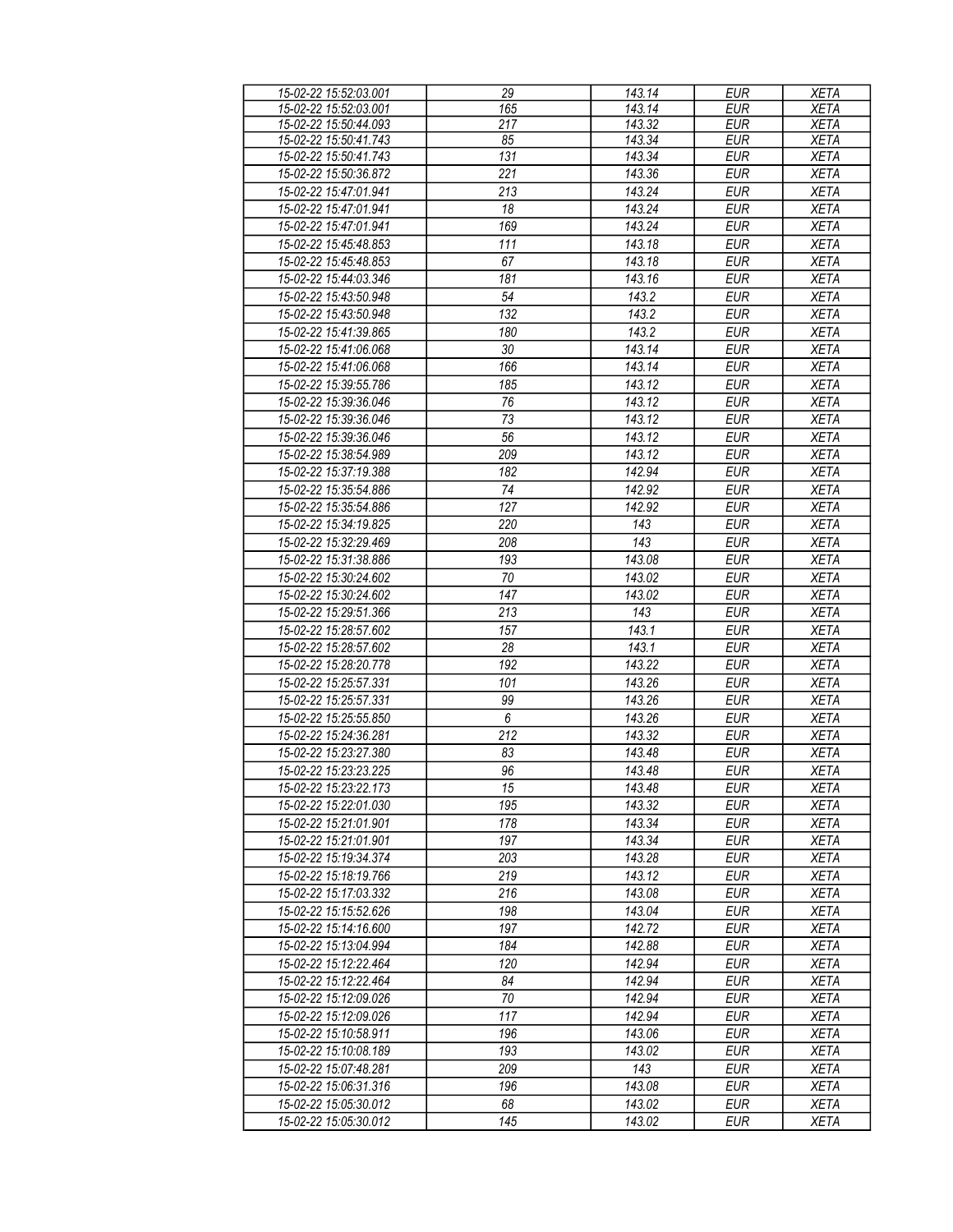| 15-02-22 15:03:47.905 | 208 | 143.06 | <b>EUR</b> | <b>XETA</b> |
|-----------------------|-----|--------|------------|-------------|
| 15-02-22 15:02:31.798 | 215 | 143.18 | <b>EUR</b> | <b>XETA</b> |
| 15-02-22 15:02:28.746 | 188 | 143.22 | <b>EUR</b> | <b>XETA</b> |
| 15-02-22 15:01:44.343 | 111 | 143.16 | <b>EUR</b> | <b>XETA</b> |
| 15-02-22 15:01:44.343 | 100 | 143.16 | <b>EUR</b> | <b>XETA</b> |
| 15-02-22 15:00:15.646 | 200 | 143.02 | <b>EUR</b> | <b>XETA</b> |
|                       | 221 |        | <b>EUR</b> | <b>XETA</b> |
| 15-02-22 14:58:39.447 |     | 142.96 |            |             |
| 15-02-22 14:57:20.020 | 220 | 143.06 | <b>EUR</b> | <b>XETA</b> |
| 15-02-22 14:55:43.418 | 138 | 143    | <b>EUR</b> | <b>XETA</b> |
| 15-02-22 14:55:43.418 | 45  | 143    | <b>EUR</b> | <b>XETA</b> |
| 15-02-22 14:55:12.896 | 58  | 143.08 | <b>EUR</b> | <b>XETA</b> |
| 15-02-22 14:55:12.896 | 138 | 143.08 | <b>EUR</b> | <b>XETA</b> |
| 15-02-22 14:54:08.842 | 182 | 142.96 | <b>EUR</b> | <b>XETA</b> |
| 15-02-22 14:53:21.102 | 204 | 142.9  | <b>EUR</b> | <b>XETA</b> |
| 15-02-22 14:52:43.601 | 183 | 142.82 | <b>EUR</b> | <b>XETA</b> |
| 15-02-22 14:51:34.689 | 195 | 142.7  | <b>EUR</b> | <b>XETA</b> |
| 15-02-22 14:49:51.934 | 208 | 142.64 | <b>EUR</b> | <b>XETA</b> |
| 15-02-22 14:48:44.165 | 215 | 142.74 | <b>EUR</b> | <b>XETA</b> |
| 15-02-22 14:47:16.546 | 220 | 142.64 | <b>EUR</b> | <b>XETA</b> |
| 15-02-22 14:46:13.975 | 36  | 142.78 | <b>EUR</b> | <b>XETA</b> |
| 15-02-22 14:46:13.975 | 153 | 142.78 | <b>EUR</b> | <b>XETA</b> |
| 15-02-22 14:45:43.746 | 91  | 142.84 | <b>EUR</b> | <b>XETA</b> |
| 15-02-22 14:45:43.746 | 99  | 142.84 | <b>EUR</b> | <b>XETA</b> |
| 15-02-22 14:44:53.660 | 189 | 142.68 | <b>EUR</b> | <b>XETA</b> |
|                       |     |        |            |             |
| 15-02-22 14:43:53.481 | 54  | 142.76 | <b>EUR</b> | <b>XETA</b> |
| 15-02-22 14:43:53.481 | 137 | 142.76 | <b>EUR</b> | <b>XETA</b> |
| 15-02-22 14:42:44.195 | 188 | 142.9  | <b>EUR</b> | <b>XETA</b> |
| 15-02-22 14:41:40.716 | 59  | 142.86 | <b>EUR</b> | <b>XETA</b> |
| 15-02-22 14:41:40.716 | 135 | 142.86 | <b>EUR</b> | <b>XETA</b> |
| 15-02-22 14:39:44.749 | 195 | 142.76 | <b>EUR</b> | <b>XETA</b> |
| 15-02-22 14:38:45.784 | 209 | 142.76 | <b>EUR</b> | <b>XETA</b> |
| 15-02-22 14:38:04.620 | 105 | 142.9  | <b>EUR</b> | <b>XETA</b> |
| 15-02-22 14:38:04.613 | 26  | 142.9  | <b>EUR</b> | <b>XETA</b> |
| 15-02-22 14:38:03.419 | 53  | 142.9  | <b>EUR</b> | <b>XETA</b> |
| 15-02-22 14:37:52.241 | 189 | 142.92 | <b>EUR</b> | <b>XETA</b> |
| 15-02-22 14:36:56.081 | 207 | 142.94 | <b>EUR</b> | <b>XETA</b> |
| 15-02-22 14:35:19.252 | 219 | 142.96 | <b>EUR</b> | <b>XETA</b> |
| 15-02-22 14:34:54.700 | 181 | 143    | <b>EUR</b> | <b>XETA</b> |
| 15-02-22 14:33:41.173 | 110 | 142.88 | <b>EUR</b> | <b>XETA</b> |
| 15-02-22 14:33:41 173 | 70  | 142.88 | <b>EUR</b> | <b>XETA</b> |
| 15-02-22 14:32:53.776 | 86  | 142.82 | EUR        | XETA        |
| 15-02-22 14:32:53.776 | 44  | 142.82 | <b>EUR</b> | <b>XETA</b> |
| 15-02-22 14:32:53.776 | 76  | 142.82 | <b>EUR</b> | <b>XETA</b> |
| 15-02-22 14:31:48.724 | 138 | 142.74 | <b>EUR</b> | <b>XETA</b> |
| 15-02-22 14:31:48.724 | 52  | 142.74 | <b>EUR</b> |             |
|                       |     |        |            | <b>XETA</b> |
| 15-02-22 14:31:48.724 | 53  | 142.74 | <b>EUR</b> | <b>XETA</b> |
| 15-02-22 14:31:48.723 | 118 | 142.74 | <b>EUR</b> | <b>XETA</b> |
| 15-02-22 14:31:48.723 | 17  | 142.74 | <b>EUR</b> | <b>XETA</b> |
| 15-02-22 14:30:38.187 | 187 | 142.74 | <b>EUR</b> | <b>XETA</b> |
| 15-02-22 14:29:49.155 | 207 | 142.68 | EUR        | <b>XETA</b> |
| 15-02-22 14:27:14.361 | 113 | 142.72 | <b>EUR</b> | <b>XETA</b> |
| 15-02-22 14:27:14.361 | 78  | 142.72 | <b>EUR</b> | <b>XETA</b> |
| 15-02-22 14:25:38.206 | 96  | 142.82 | <b>EUR</b> | <b>XETA</b> |
| 15-02-22 14:25:38.206 | 95  | 142.82 | EUR        | <b>XETA</b> |
| 15-02-22 14:24:34.328 | 189 | 142.9  | <b>EUR</b> | <b>XETA</b> |
| 15-02-22 14:24:34.328 | 10  | 142.9  | <b>EUR</b> | <b>XETA</b> |
| 15-02-22 14:21:44.126 | 195 | 142.82 | <b>EUR</b> | <b>XETA</b> |
| 15-02-22 14:19:47.518 | 215 | 142.84 | EUR        | XETA        |
| 15-02-22 14:18:05.313 | 179 | 142.68 | EUR        | <b>XETA</b> |
| 15-02-22 14:18:05.328 | 211 | 142.68 | EUR        | <b>XETA</b> |
|                       |     |        |            |             |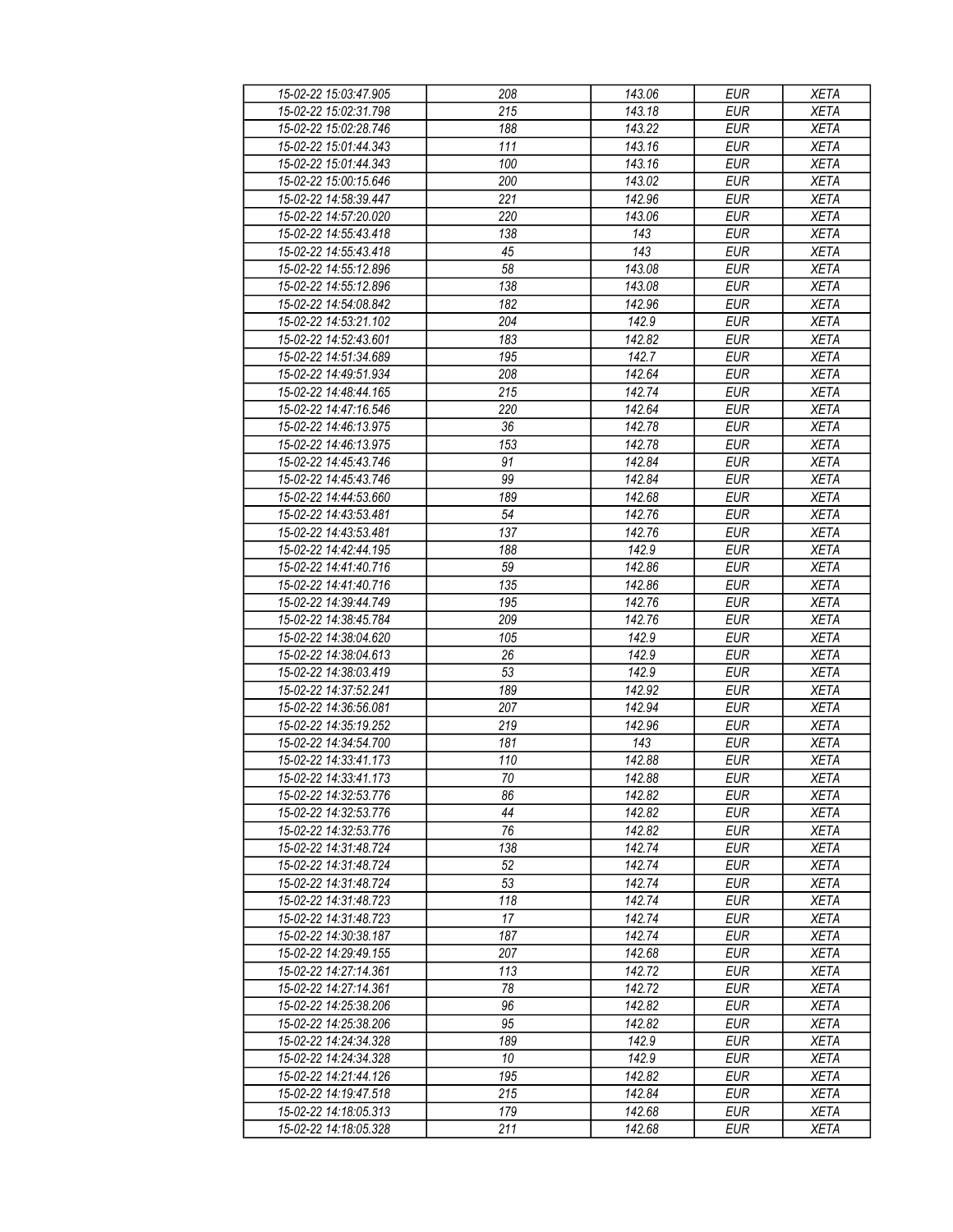| 15-02-22 14:15:45.961 | 207            | 142.74 | EUR        | <b>XETA</b> |
|-----------------------|----------------|--------|------------|-------------|
| 15-02-22 14:13:05.686 | 143            | 142.76 | <b>EUR</b> | <b>XETA</b> |
| 15-02-22 14:13:05.686 | 63             | 142.76 | <b>EUR</b> | <b>XETA</b> |
|                       |                |        |            |             |
| 15-02-22 14:11:05.479 | 104            | 142.78 | <b>EUR</b> | <b>XETA</b> |
| 15-02-22 14:11:03.426 | 41             | 142.78 | <b>EUR</b> | <b>XETA</b> |
| 15-02-22 14:11:02.818 | 62             | 142.78 | <b>EUR</b> | <b>XETA</b> |
| 15-02-22 14:10:00.031 | 158            | 142.8  | <b>EUR</b> | <b>XETA</b> |
| 15-02-22 14:10:00.031 | 50             | 142.8  | <b>EUR</b> | <b>XETA</b> |
| 15-02-22 14:09:51.998 | $\overline{c}$ | 142.8  | <b>EUR</b> | <b>XETA</b> |
| 15-02-22 14:07:31.382 | 205            | 142.78 | <b>EUR</b> | <b>XETA</b> |
| 15-02-22 14:06:04.690 | 27             | 142.76 | <b>EUR</b> | <b>XETA</b> |
| 15-02-22 14:06:04.690 | 181            | 142.76 | <b>EUR</b> | <b>XETA</b> |
|                       | 187            |        |            |             |
| 15-02-22 14:03:28.975 |                | 142.74 | <b>EUR</b> | <b>XETA</b> |
| 15-02-22 14:03:23.788 | 180            | 142.78 | <b>EUR</b> | <b>XETA</b> |
| 15-02-22 14:03:23.788 | 10             | 142.78 | <b>EUR</b> | <b>XETA</b> |
| 15-02-22 14:03:23.788 | 211            | 142.78 | <b>EUR</b> | <b>XETA</b> |
| 15-02-22 14:01:13.823 | 214            | 142.76 | <b>EUR</b> | <b>XETA</b> |
| 15-02-22 13:58:41.317 | 203            | 142.7  | <b>EUR</b> | <b>XETA</b> |
| 15-02-22 13:56:36.143 | $\overline{4}$ | 142.76 | <b>EUR</b> | <b>XETA</b> |
| 15-02-22 13:56:36.143 | 182            | 142.76 | <b>EUR</b> | <b>XETA</b> |
| 15-02-22 13:54:53.546 | 163            | 142.68 | <b>EUR</b> | <b>XETA</b> |
|                       | 46             |        | <b>EUR</b> |             |
| 15-02-22 13:54:53.546 |                | 142.68 |            | <b>XETA</b> |
| 15-02-22 13:53:16.427 | 220            | 142.8  | <b>EUR</b> | <b>XETA</b> |
| 15-02-22 13:50:48.835 | $\overline{7}$ | 142.76 | <b>EUR</b> | <b>XETA</b> |
| 15-02-22 13:50:45.201 | 207            | 142.76 | <b>EUR</b> | <b>XETA</b> |
| 15-02-22 13:49:37.037 | 21             | 142.8  | <b>EUR</b> | <b>XETA</b> |
| 15-02-22 13:49:37.037 | 175            | 142.8  | <b>EUR</b> | <b>XETA</b> |
| 15-02-22 13:49:20.466 | 183            | 142.8  | <b>EUR</b> | <b>XETA</b> |
| 15-02-22 13:47:30.042 | 53             | 142.72 | <b>EUR</b> | <b>XETA</b> |
| 15-02-22 13:47:30.042 | 93             | 142.72 | <b>EUR</b> | <b>XETA</b> |
| 15-02-22 13:47:30.030 | 57             | 142.72 | <b>EUR</b> | <b>XETA</b> |
| 15-02-22 13:45:47.369 | 212            | 142.84 | <b>EUR</b> | <b>XETA</b> |
|                       |                |        |            |             |
| 15-02-22 13:45:05.255 | 30             | 142.82 | <b>EUR</b> | <b>XETA</b> |
| 15-02-22 13:45:05.255 | 41             | 142.82 | <b>EUR</b> | <b>XETA</b> |
| 15-02-22 13:43:25.670 | 201            | 142.8  | <b>EUR</b> | <b>XETA</b> |
| 15-02-22 13:40:50.226 | 37             | 142.64 | <b>EUR</b> | <b>XETA</b> |
| 15-02-22 13:40:50.226 | 172            | 142.64 | <b>EUR</b> | <b>XETA</b> |
| 15-02-22 13:40:14.779 | 192            | 142.62 | <b>EUR</b> | <b>XETA</b> |
| 15-02-22 13:40:14.779 | $\overline{g}$ | 142.62 | <b>EUR</b> | <b>XETA</b> |
| 15-02-22 13:36:22.992 | 217            | 142.62 | <b>EUR</b> | <b>XETA</b> |
| 15-02-22 13:36:22.992 | 189            | 142.62 | <b>EUR</b> | <b>XETA</b> |
| 15-02-22 13:34:45.890 | 57             | 142.5  | EUR        | <b>XETA</b> |
|                       | 126            | 142.5  | <b>EUR</b> |             |
| 15-02-22 13:34:45.835 |                |        |            | <b>XETA</b> |
| 15-02-22 13:32:58.448 | 153            | 142.42 | EUR        | <b>XETA</b> |
| 15-02-22 13:32:58.448 | 51             | 142.42 | <b>EUR</b> | <b>XETA</b> |
| 15-02-22 13:31:02.058 | 212            | 142.4  | EUR        | <b>XETA</b> |
| 15-02-22 13:29:18.759 | 182            | 142.54 | <b>EUR</b> | <b>XETA</b> |
| 15-02-22 13:26:41.341 | 199            | 142.58 | <b>EUR</b> | <b>XETA</b> |
| 15-02-22 13:25:09.776 | 120            | 142.64 | <b>EUR</b> | <b>XETA</b> |
| 15-02-22 13:25:09.776 | 66             | 142.64 | EUR        | <b>XETA</b> |
| 15-02-22 13:22:46.864 | 208            | 142.42 | <b>EUR</b> | <b>XETA</b> |
| 15-02-22 13:20:22.028 | 8              | 142.52 | <b>EUR</b> | <b>XETA</b> |
| 15-02-22 13:20:22.028 | 15             | 142.52 | <b>EUR</b> | <b>XETA</b> |
|                       |                |        |            |             |
| 15-02-22 13:20:22.028 | 177            | 142.52 | EUR        | <b>XETA</b> |
| 15-02-22 13:18:10.137 | 218            | 142.7  | <b>EUR</b> | <b>XETA</b> |
| 15-02-22 13:18:10.137 | 32             | 142.7  | <b>EUR</b> | <b>XETA</b> |
| 15-02-22 13:18:10.137 | 188            | 142.7  | <b>EUR</b> | <b>XETA</b> |
| 15-02-22 13:15:42.277 | 183            | 142.64 | <b>EUR</b> | XETA        |
| 15-02-22 13:13:05.188 | 114            | 142.78 | EUR        | XETA        |
| 15-02-22 13:13:05.185 | 100            | 142.78 | EUR        | <b>XETA</b> |
|                       |                |        |            |             |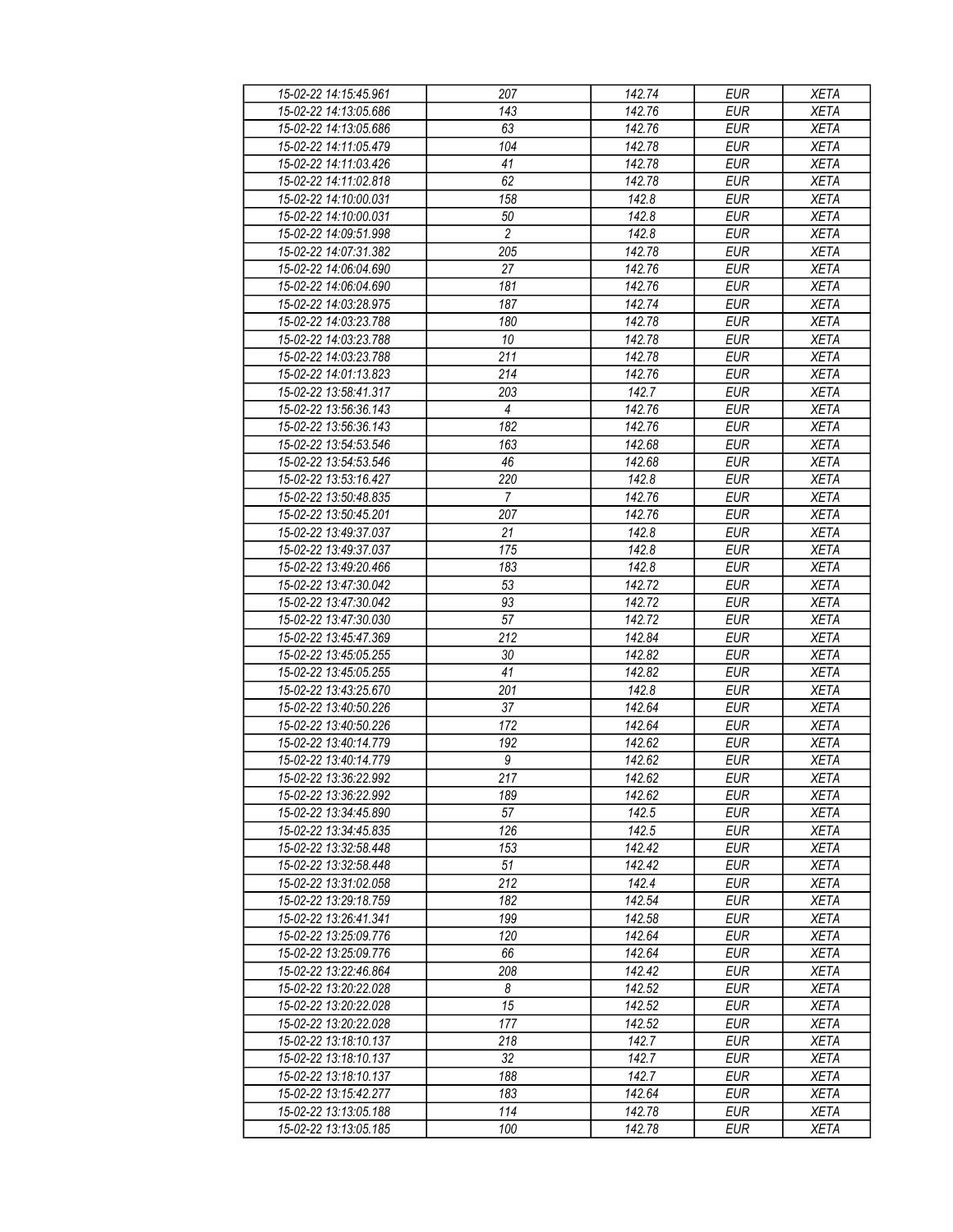| 15-02-22 13:13:05.160 | 218             | 142.78 | <b>EUR</b> | <b>XETA</b> |
|-----------------------|-----------------|--------|------------|-------------|
| 15-02-22 13:08:58.290 | 181             | 142.66 | <b>EUR</b> | <b>XETA</b> |
| 15-02-22 13:06:19.063 | $\overline{82}$ | 142.84 | <b>EUR</b> | <b>XETA</b> |
| 15-02-22 13:06:19.063 | 133             | 142.84 | <b>EUR</b> | <b>XETA</b> |
| 15-02-22 13:04:40.135 | 13              | 142.86 | <b>EUR</b> | <b>XETA</b> |
| 15-02-22 13:04:40.135 | 175             | 142.86 | <b>EUR</b> | <b>XETA</b> |
| 15-02-22 13:02:15.510 | 206             |        | <b>EUR</b> | <b>XETA</b> |
|                       |                 | 142.94 |            |             |
| 15-02-22 13:00:08.048 | 185             | 143.02 | <b>EUR</b> | <b>XETA</b> |
| 15-02-22 12:58:55.258 | 220             | 142.98 | <b>EUR</b> | <b>XETA</b> |
| 15-02-22 12:56:35.251 | 186             | 142.9  | <b>EUR</b> | <b>XETA</b> |
| 15-02-22 12:56:35.190 | 216             | 142.92 | <b>EUR</b> | <b>XETA</b> |
| 15-02-22 12:51:04.195 | 154             | 142.62 | <b>EUR</b> | <b>XETA</b> |
| 15-02-22 12:51:04.195 | 39              | 142.62 | <b>EUR</b> | <b>XETA</b> |
| 15-02-22 12:48:20.985 | 217             | 142.62 | <b>EUR</b> | <b>XETA</b> |
| 15-02-22 12:46:24.339 | 194             | 142.72 | <b>EUR</b> | <b>XETA</b> |
| 15-02-22 12:44:00.649 | 196             | 142.52 | <b>EUR</b> | <b>XETA</b> |
| 15-02-22 12:41:05.188 | 215             | 142.48 | <b>EUR</b> | <b>XETA</b> |
| 15-02-22 12:38:12.107 | 185             | 142.58 | <b>EUR</b> | <b>XETA</b> |
| 15-02-22 12:38:12.107 | 88              | 142.58 | <b>EUR</b> | <b>XETA</b> |
| 15-02-22 12:38:12.107 | 90              | 142.58 | <b>EUR</b> | <b>XETA</b> |
| 15-02-22 12:36:38.946 | 185             | 142.64 | <b>EUR</b> | <b>XETA</b> |
| 15-02-22 12:33:17.605 | 166             | 142.72 | <b>EUR</b> | <b>XETA</b> |
| 15-02-22 12:33:17.605 | 41              | 142.72 |            | <b>XETA</b> |
|                       |                 |        | <b>EUR</b> |             |
| 15-02-22 12:31:00.066 | 179             | 142.74 | <b>EUR</b> | <b>XETA</b> |
| 15-02-22 12:30:02.826 | 182             | 142.84 | <b>EUR</b> | <b>XETA</b> |
| 15-02-22 12:29:44.612 | 12              | 142.84 | <b>EUR</b> | <b>XETA</b> |
| 15-02-22 12:26:53.502 | 189             | 142.76 | <b>EUR</b> | <b>XETA</b> |
| 15-02-22 12:24:24.578 | 59              | 142.74 | <b>EUR</b> | <b>XETA</b> |
| 15-02-22 12:24:24.578 | 122             | 142.74 | <b>EUR</b> | <b>XETA</b> |
| 15-02-22 12:21:15.715 | 186             | 142.7  | <b>EUR</b> | <b>XETA</b> |
| 15-02-22 12:21:15.715 | 23              | 142.7  | <b>EUR</b> | <b>XETA</b> |
| 15-02-22 12:18:48.769 | 217             | 142.68 | <b>EUR</b> | <b>XETA</b> |
| 15-02-22 12:16:23.699 | 214             | 142.72 | <b>EUR</b> | <b>XETA</b> |
| 15-02-22 12:15:38.285 | 209             | 142.84 | <b>EUR</b> | <b>XETA</b> |
| 15-02-22 12:13:12.295 | 182             | 142.88 | <b>EUR</b> | <b>XETA</b> |
| 15-02-22 12:09:34.737 | 215             | 142.94 | <b>EUR</b> | <b>XETA</b> |
| 15-02-22 12:08:00.129 | 204             | 142.98 | <b>EUR</b> | <b>XETA</b> |
| 15-02-22 12:05:52.051 | 201             | 143.02 | <b>EUR</b> | <b>XETA</b> |
| 15-02-22 12:04:11.724 | 173             | 142.94 | <b>EUR</b> | <b>XETA</b> |
| 15-02-22 12:04:11.724 | 28              | 142.94 | <b>EUR</b> | <b>XETA</b> |
| 15-02-22 12:03:10.686 | 183             | 143    |            |             |
|                       |                 | 143    | EUR        | XETA        |
| 15-02-22 12:03:10.665 | 196             |        | <b>EUR</b> | <b>XETA</b> |
| 15-02-22 12:03:09.225 | 220             | 143.02 | <b>EUR</b> | <b>XETA</b> |
| 15-02-22 12:02:50.910 | 43              | 143.02 | <b>EUR</b> | <b>XETA</b> |
| 15-02-22 12:02:50.909 | 223             | 143.02 | <b>EUR</b> | <b>XETA</b> |
| 15-02-22 12:02:49.447 | 105             | 143.04 | <b>EUR</b> | <b>XETA</b> |
| 15-02-22 11:58:08.589 | 211             | 142.82 | <b>EUR</b> | <b>XETA</b> |
| 15-02-22 11:56:50.137 | 202             | 142.9  | <b>EUR</b> | <b>XETA</b> |
| 15-02-22 11:56:50.137 | 130             | 142.9  | <b>EUR</b> | <b>XETA</b> |
| 15-02-22 11:56:50.137 | 82              | 142.9  | EUR        | <b>XETA</b> |
| 15-02-22 11:54:30.118 | 214             | 142.92 | <b>EUR</b> | <b>XETA</b> |
| 15-02-22 11:51:15.402 | 105             | 142.84 | <b>EUR</b> | <b>XETA</b> |
| 15-02-22 11:51:15.401 | 82              | 142.84 | <b>EUR</b> | <b>XETA</b> |
| 15-02-22 11:51:15.401 | 34              | 142.84 | EUR        | <b>XETA</b> |
| 15-02-22 11:49:50.798 | 188             | 142.92 | <b>EUR</b> | <b>XETA</b> |
| 15-02-22 11:47:06.083 | 116             | 142.76 | <b>EUR</b> | <b>XETA</b> |
| 15-02-22 11:46:27.681 | 66              | 142.76 | <b>EUR</b> | <b>XETA</b> |
|                       |                 |        |            |             |
| 15-02-22 11:46:27.681 | 34              | 142.76 | EUR        | XETA        |
| 15-02-22 11:44:04.942 | 198             | 142.62 | EUR        | <b>XETA</b> |
| 15-02-22 11:42:53.301 | 192             | 142.6  | EUR        | <b>XETA</b> |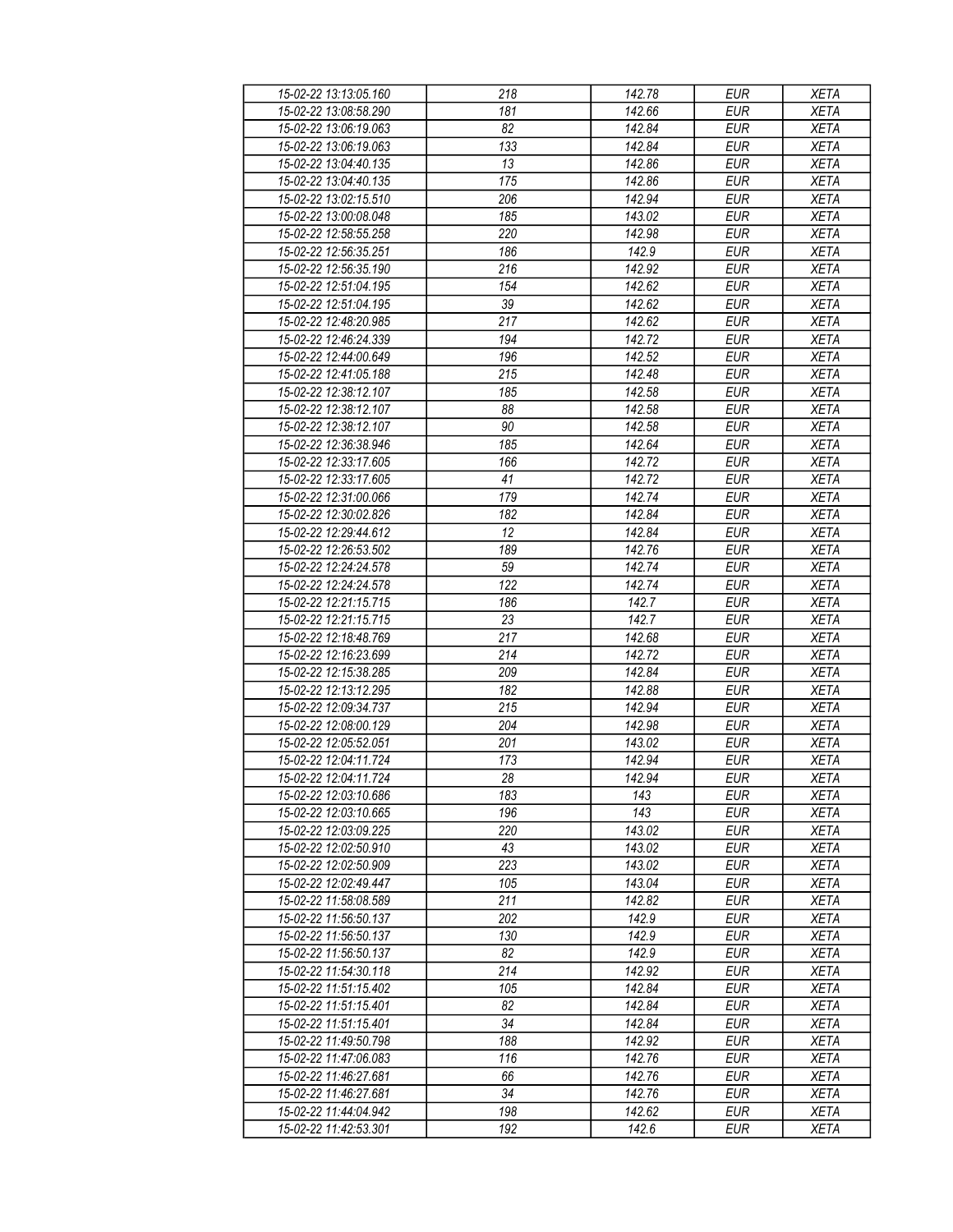| 15-02-22 11:42:34.728 | 7                | 142.6  | EUR        | <b>XETA</b> |
|-----------------------|------------------|--------|------------|-------------|
| 15-02-22 11:39:48.788 | 184              | 142.6  | <b>EUR</b> | <b>XETA</b> |
| 15-02-22 11:36:43.445 | $\overline{199}$ | 142.58 | <b>EUR</b> | <b>XETA</b> |
| 15-02-22 11:36:43.445 | 202              | 142.58 | <b>EUR</b> | <b>XETA</b> |
| 15-02-22 11:35:09.633 | 40               | 142.56 | <b>EUR</b> | <b>XETA</b> |
| 15-02-22 11:35:09.633 | 170              | 142.56 | <b>EUR</b> | <b>XETA</b> |
| 15-02-22 11:32:39.312 | 183              | 142.58 | <b>EUR</b> | <b>XETA</b> |
| 15-02-22 11:30:37.153 | 215              | 142.56 | <b>EUR</b> | <b>XETA</b> |
|                       | 4                |        |            |             |
| 15-02-22 11:30:37.153 |                  | 142.56 | <b>EUR</b> | <b>XETA</b> |
| 15-02-22 11:27:34.845 | 193              | 142.58 | <b>EUR</b> | <b>XETA</b> |
| 15-02-22 11:25:02.116 | 219              | 142.76 | <b>EUR</b> | <b>XETA</b> |
| 15-02-22 11:23:58.057 | 214              | 142.84 | <b>EUR</b> | <b>XETA</b> |
| 15-02-22 11:21:19.114 | 196              | 142.84 | <b>EUR</b> | <b>XETA</b> |
| 15-02-22 11:21:19.144 | 177              | 142.84 | <b>EUR</b> | <b>XETA</b> |
| 15-02-22 11:21:11.417 | 207              | 142.86 | <b>EUR</b> | <b>XETA</b> |
| 15-02-22 11:16:15.871 | 207              | 142.68 | <b>EUR</b> | <b>XETA</b> |
| 15-02-22 11:15:14.417 | 146              | 142.76 | <b>EUR</b> | <b>XETA</b> |
| 15-02-22 11:15:14.417 | 32               | 142.76 | <b>EUR</b> | <b>XETA</b> |
| 15-02-22 11:12:15.270 | 217              | 142.44 | <b>EUR</b> | <b>XETA</b> |
| 15-02-22 11:11:29.747 | 71               | 142.52 | <b>EUR</b> | <b>XETA</b> |
| 15-02-22 11:11:29.747 | 108              | 142.52 | <b>EUR</b> | <b>XETA</b> |
| 15-02-22 11:08:16.673 | 217              | 142.6  | <b>EUR</b> | <b>XETA</b> |
| 15-02-22 11:05:42.942 | 137              | 142.46 | <b>EUR</b> | <b>XETA</b> |
| 15-02-22 11:05:42.942 | 58               | 142.46 | <b>EUR</b> | <b>XETA</b> |
| 15-02-22 11:05:13.487 | 207              | 142.44 | <b>EUR</b> | <b>XETA</b> |
| 15-02-22 11:03:53.868 | 107              | 142.42 | <b>EUR</b> | <b>XETA</b> |
| 15-02-22 11:03:53.868 | 87               | 142.42 | <b>EUR</b> | <b>XETA</b> |
| 15-02-22 11:02:04.616 | 69               | 142.48 | <b>EUR</b> | <b>XETA</b> |
| 15-02-22 11:02:04.610 | 151              | 142.48 | <b>EUR</b> | <b>XETA</b> |
| 15-02-22 11:02:04.595 | 60               | 142.48 | <b>EUR</b> | <b>XETA</b> |
| 15-02-22 11:02:04.595 | 112              | 142.48 | <b>EUR</b> | <b>XETA</b> |
| 15-02-22 11:01:26.198 | 5                | 142.48 | <b>EUR</b> | <b>XETA</b> |
| 15-02-22 11:00:41.238 | 6                | 142.42 | <b>EUR</b> | <b>XETA</b> |
| 15-02-22 10:59:02.378 | 173              | 142.4  | <b>EUR</b> | <b>XETA</b> |
| 15-02-22 10:59:02.378 | 21               | 142.4  | <b>EUR</b> | <b>XETA</b> |
| 15-02-22 10:58:26.402 | 196              | 142.42 | <b>EUR</b> | <b>XETA</b> |
| 15-02-22 10:55:23.292 | 17               | 142.3  | <b>EUR</b> | <b>XETA</b> |
| 15-02-22 10:55:23.292 | 192              | 142.3  | <b>EUR</b> | <b>XETA</b> |
| 15-02-22 10:54:02.701 | 98               | 142.2  | <b>EUR</b> | <b>XETA</b> |
| 15-02-22 10:54:02.702 | 84               | 142.2  | <b>EUR</b> | <b>XETA</b> |
|                       |                  |        |            |             |
| 15-02-22 10:52:33.435 | 220              | 142.36 | EUR        | XETA        |
| 15-02-22 10:52:05.563 | 156              | 142.46 | <b>EUR</b> | <b>XETA</b> |
| 15-02-22 10:52:05.563 | 41               | 142.46 | <b>EUR</b> | <b>XETA</b> |
| 15-02-22 10:52:05.563 | 86               | 142.46 | <b>EUR</b> | <b>XETA</b> |
| 15-02-22 10:52:03.196 | 98               | 142.46 | <b>EUR</b> | <b>XETA</b> |
| 15-02-22 10:50:12.078 | 186              | 142.34 | <b>EUR</b> | <b>XETA</b> |
| 15-02-22 10:48:12.763 | 219              | 142.4  | <b>EUR</b> | <b>XETA</b> |
| 15-02-22 10:46:48.695 | 200              | 142.36 | <b>EUR</b> | <b>XETA</b> |
| 15-02-22 10:46:41.191 | 6                | 142.36 | <b>EUR</b> | <b>XETA</b> |
| 15-02-22 10:44:20.165 | 23               | 142.24 | EUR        | <b>XETA</b> |
| 15-02-22 10:44:20.163 | 17               | 142.24 | <b>EUR</b> | <b>XETA</b> |
| 15-02-22 10:44:18.860 | 150              | 142.24 | <b>EUR</b> | <b>XETA</b> |
| 15-02-22 10:42:12.103 | 187              | 142.4  | <b>EUR</b> | <b>XETA</b> |
| 15-02-22 10:40:34.902 | 201              | 142.46 | EUR        | <b>XETA</b> |
| 15-02-22 10:38:31.213 | 194              | 142.34 | EUR        | <b>XETA</b> |
| 15-02-22 10:36:46.050 | 202              | 142.28 | <b>EUR</b> | <b>XETA</b> |
| 15-02-22 10:36:05.769 | 198              | 142.34 | <b>EUR</b> | <b>XETA</b> |
| 15-02-22 10:34:02.021 | 37               | 142.22 | EUR        | XETA        |
| 15-02-22 10:34:02.021 | 161              | 142.22 | EUR        | <b>XETA</b> |
| 15-02-22 10:31:56.231 | 28               | 141.98 | EUR        | <b>XETA</b> |
|                       |                  |        |            |             |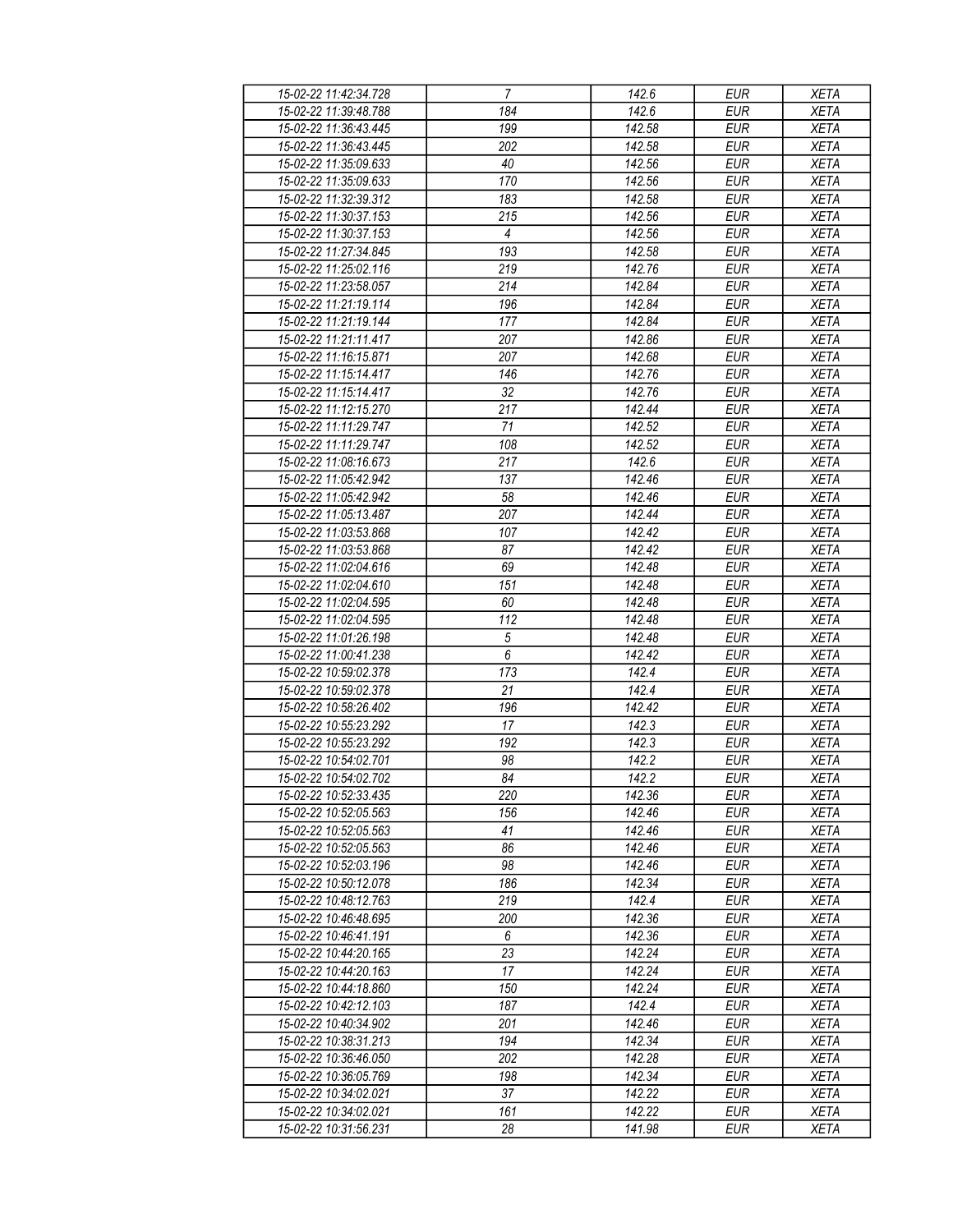| 15-02-22 10:31:56.231 | 192             | 141.98 | <b>EUR</b> | <b>XETA</b> |
|-----------------------|-----------------|--------|------------|-------------|
| 15-02-22 10:29:25.736 | 212             | 141.9  | <b>EUR</b> | <b>XETA</b> |
| 15-02-22 10:27:41.246 | 186             | 141.98 | <b>EUR</b> | <b>XETA</b> |
| 15-02-22 10:25:46.590 | 183             | 141.8  | <b>EUR</b> | <b>XETA</b> |
|                       |                 |        |            |             |
| 15-02-22 10:23:49.916 | 196             | 141.86 | <b>EUR</b> | <b>XETA</b> |
| 15-02-22 10:23:47.440 | 200             | 141.92 | <b>EUR</b> | <b>XETA</b> |
| 15-02-22 10:22:04.774 | 177             | 142.22 | <b>EUR</b> | <b>XETA</b> |
| 15-02-22 10:20:59.653 | 202             | 142.5  | <b>EUR</b> | <b>XETA</b> |
| 15-02-22 10:18:51.337 | 198             | 142.4  | <b>EUR</b> | <b>XETA</b> |
| 15-02-22 10:17:16.553 | 205             | 142.46 | <b>EUR</b> | <b>XETA</b> |
| 15-02-22 10:16:24.637 | 189             | 142.48 | <b>EUR</b> | <b>XETA</b> |
| 15-02-22 10:13:52.408 | 179             | 142.4  | <b>EUR</b> | <b>XETA</b> |
| 15-02-22 10:13:05.067 | 215             | 142.44 | <b>EUR</b> | <b>XETA</b> |
| 15-02-22 10:10:41.258 | 216             | 142.46 | <b>EUR</b> | <b>XETA</b> |
| 15-02-22 10:09:00.048 | 197             | 142.82 | <b>EUR</b> | <b>XETA</b> |
| 15-02-22 10:06:29.777 | 111             | 142.74 | <b>EUR</b> | <b>XETA</b> |
|                       |                 |        |            |             |
| 15-02-22 10:06:29.777 | 100             | 142.74 | <b>EUR</b> | <b>XETA</b> |
| 15-02-22 10:04:55.758 | 186             | 143.04 | <b>EUR</b> | <b>XETA</b> |
| 15-02-22 10:03:22.625 | 189             | 143.18 | <b>EUR</b> | <b>XETA</b> |
| 15-02-22 10:02:27.830 | 50              | 143.02 | <b>EUR</b> | <b>XETA</b> |
| 15-02-22 10:02:25.086 | 181             | 143.14 | <b>EUR</b> | <b>XETA</b> |
| 15-02-22 10:01:02.520 | 181             | 143.16 | <b>EUR</b> | <b>XETA</b> |
| 15-02-22 09:59:55.159 | 195             | 142.92 | <b>EUR</b> | <b>XETA</b> |
| 15-02-22 09:57:20.915 | 198             | 142.9  | <b>EUR</b> | <b>XETA</b> |
| 15-02-22 09:55:07.319 | 221             | 142.94 | <b>EUR</b> | <b>XETA</b> |
| 15-02-22 09:53:15.828 | 195             | 143.08 | <b>EUR</b> | <b>XETA</b> |
| 15-02-22 09:53:15.272 | $\mathfrak{Z}$  | 143.08 | <b>EUR</b> | <b>XETA</b> |
| 15-02-22 09:52:26.760 | $\overline{95}$ | 143.12 | <b>EUR</b> | <b>XETA</b> |
|                       |                 |        |            |             |
| 15-02-22 09:52:26.760 | 117             | 143.1  | <b>EUR</b> | <b>XETA</b> |
| 15-02-22 09:52:26.752 | 11              | 143.16 | <b>EUR</b> | <b>XETA</b> |
| 15-02-22 09:52:26.752 | 180             | 143.16 | <b>EUR</b> | <b>XETA</b> |
| 15-02-22 09:49:58.715 | 184             | 143.14 | <b>EUR</b> | <b>XETA</b> |
| 15-02-22 09:48:02.970 | 193             | 142.98 | <b>EUR</b> | <b>XETA</b> |
| 15-02-22 09:46:21.355 | 181             | 142.96 | <b>EUR</b> | <b>XETA</b> |
| 15-02-22 09:46:21.355 | 30              | 142.96 | <b>EUR</b> | <b>XETA</b> |
| 15-02-22 09:44:19.752 | 198             | 142.92 | <b>EUR</b> | <b>XETA</b> |
| 15-02-22 09:42:29.056 | 1               | 143    | <b>EUR</b> | <b>XETA</b> |
| 15-02-22 09:42:15.122 | $\overline{5}$  | 143    | <b>EUR</b> | <b>XETA</b> |
| 15-02-22 09:42:10.315 | 187             | 143.02 | <b>EUR</b> | <b>XETA</b> |
| 15-02-22 09:42:10.308 | 12              | 143    | <b>EUR</b> | <b>XETA</b> |
| 15-02-22 09:41:00.303 | 164             | 143    | EUR        | XETA        |
| 15-02-22 09:39:15.918 | 204             | 143.06 | <b>EUR</b> | <b>XETA</b> |
|                       | 214             | 143.06 | <b>EUR</b> |             |
| 15-02-22 09:39:15.918 |                 |        |            | <b>XETA</b> |
| 15-02-22 09:37:55.785 | 206             | 143.14 | <b>EUR</b> | <b>XETA</b> |
| 15-02-22 09:34:56.084 | 184             | 143.08 | <b>EUR</b> | <b>XETA</b> |
| 15-02-22 09:33:29.738 | $\overline{3}$  | 143.02 | <b>EUR</b> | <b>XETA</b> |
| 15-02-22 09:33:22.367 | 212             | 143.02 | <b>EUR</b> | <b>XETA</b> |
| 15-02-22 09:31:37.093 | 188             | 142.68 | <b>EUR</b> | <b>XETA</b> |
| 15-02-22 09:29:19.739 | 209             | 142.4  | <b>EUR</b> | <b>XETA</b> |
| 15-02-22 09:27:20.713 | 134             | 142.64 | EUR        | <b>XETA</b> |
| 15-02-22 09:27:20.713 | 40              | 142.64 | <b>EUR</b> | <b>XETA</b> |
| 15-02-22 09:27:20.713 | $38\,$          | 142.64 | <b>EUR</b> | <b>XETA</b> |
| 15-02-22 09:27:20.713 | 214             | 142.64 | <b>EUR</b> | <b>XETA</b> |
| 15-02-22 09:25:47.307 | 61              | 142.7  | EUR        | <b>XETA</b> |
| 15-02-22 09:25:47.307 | 122             | 142.7  | <b>EUR</b> | <b>XETA</b> |
| 15-02-22 09:24:08.592 | 84              | 142.56 | <b>EUR</b> | <b>XETA</b> |
|                       |                 |        |            |             |
| 15-02-22 09:24:08.592 | 108             | 142.54 | <b>EUR</b> | <b>XETA</b> |
| 15-02-22 09:22:21.295 | 191             | 142.52 | EUR        | XETA        |
| 15-02-22 09:21:02.671 | 210             | 142.6  | EUR        | <b>XETA</b> |
| 15-02-22 09:19:04.988 | 30              | 142.68 | EUR        | <b>XETA</b> |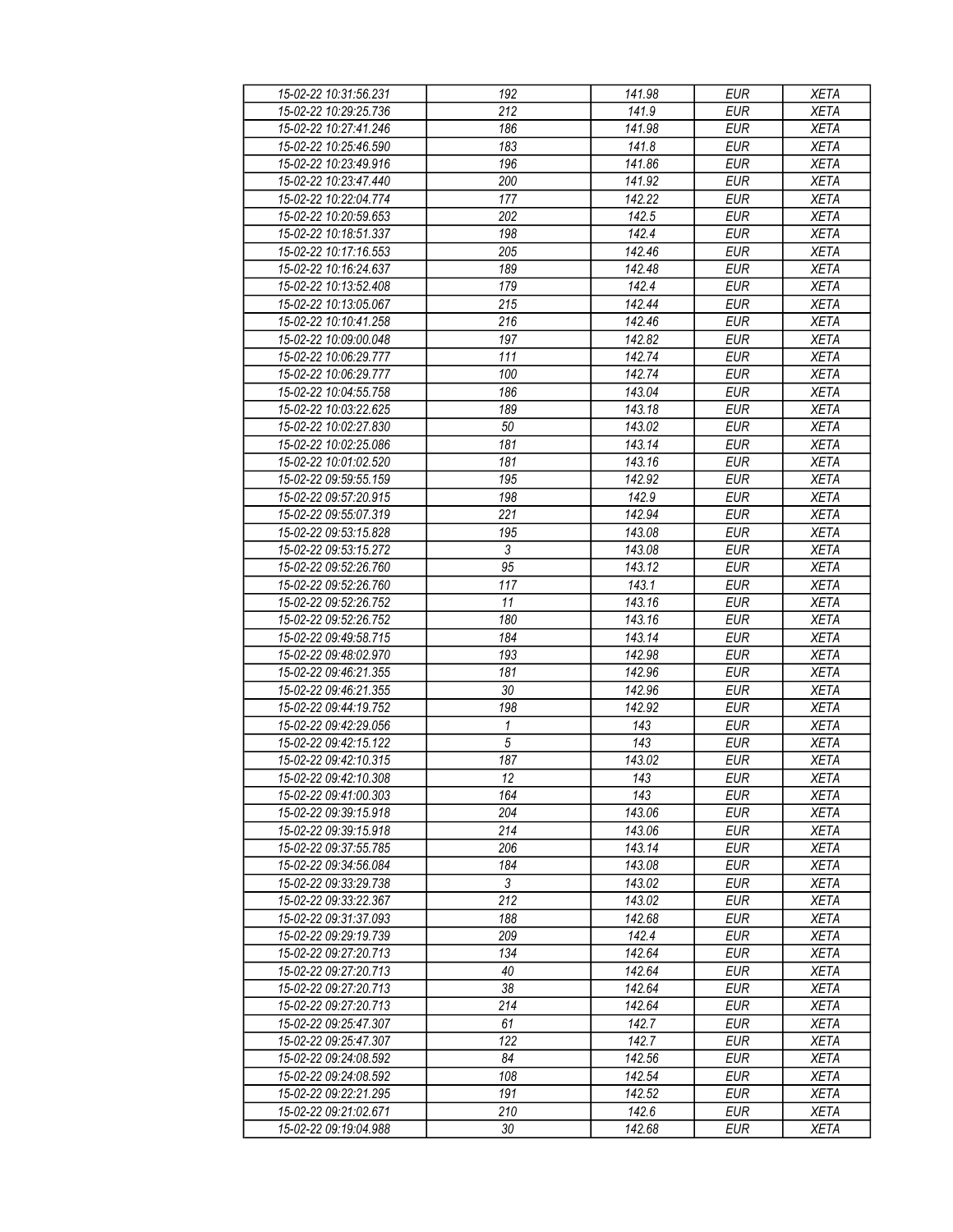| 15-02-22 09:19:04.988 | 167            | 142.68              | <b>EUR</b> | <b>XETA</b> |
|-----------------------|----------------|---------------------|------------|-------------|
| 15-02-22 09:19:04.988 | $\overline{7}$ | 142.68              | <b>EUR</b> | <b>XETA</b> |
| 15-02-22 09:17:16.961 | 206            | 142.52              | <b>EUR</b> | <b>XETA</b> |
| 15-02-22 09:16:29.990 | 70             | 142.52              | <b>EUR</b> | <b>XETA</b> |
| 15-02-22 09:15:25.802 | 210            | 142.52              | <b>EUR</b> | <b>XETA</b> |
| 15-02-22 09:14:55.507 | 177            | 142.56              | <b>EUR</b> | <b>XETA</b> |
| 15-02-22 09:13:09.998 |                | 142.46              | <b>EUR</b> |             |
|                       | 81             |                     |            | <b>XETA</b> |
| 15-02-22 09:13:09.998 | 121            | 142.46              | EUR        | <b>XETA</b> |
| 15-02-22 09:12:17.683 | 183            | 142.76              | <b>EUR</b> | <b>XETA</b> |
| 15-02-22 09:10:06.120 | 187            | 142.68              | <b>EUR</b> | <b>XETA</b> |
| 15-02-22 09:08:26.994 | 191            | 142.62              | <b>EUR</b> | <b>XETA</b> |
| 15-02-22 09:07:16.972 | 198            | 142.66              | <b>EUR</b> | <b>XETA</b> |
| 15-02-22 09:05:45.635 | 190            | 142.58              | <b>EUR</b> | <b>XETA</b> |
| 15-02-22 09:05:43.060 | 43             | 142.68              | <b>EUR</b> | <b>XETA</b> |
| 15-02-22 09:05:43.060 | 144            | 142.68              | <b>EUR</b> | <b>XETA</b> |
| 15-02-22 09:04:05.191 | 60             | 142.34              | <b>EUR</b> | <b>XETA</b> |
| 15-02-22 09:04:05.191 | 144            | 142.34              | <b>EUR</b> | <b>XETA</b> |
| 15-02-22 09:02:35.204 | 188            | 142.4               | <b>EUR</b> | <b>XETA</b> |
| 15-02-22 09:01:45.177 | 188            | 142.44              | <b>EUR</b> | <b>XETA</b> |
| 15-02-22 09:00:42.747 | 178            | 142.36              | <b>EUR</b> | <b>XETA</b> |
| 15-02-22 08:59:28.272 | 85             | 142.3               | <b>EUR</b> | <b>XETA</b> |
| 15-02-22 08:59:28.272 | 116            | 142.3               | <b>EUR</b> | <b>XETA</b> |
|                       |                |                     |            | <b>XETA</b> |
| 15-02-22 08:56:59.113 | 140            | 142.04              | <b>EUR</b> |             |
| 15-02-22 08:56:59.112 | 60             | 142.04              | <b>EUR</b> | <b>XETA</b> |
| 15-02-22 08:55:44.872 | 216            | 141.98              | <b>EUR</b> | <b>XETA</b> |
| 15-02-22 08:55:44.872 | 194            | 141.98              | <b>EUR</b> | <b>XETA</b> |
| 15-02-22 08:55:44.872 | 23             | 141.98              | <b>EUR</b> | <b>XETA</b> |
| 15-02-22 08:54:04.432 | 46             | 142.06              | <b>EUR</b> | <b>XETA</b> |
| 15-02-22 08:54:04.432 | 153            | 142.06              | <b>EUR</b> | <b>XETA</b> |
| 15-02-22 08:52:32.618 | 206            | 141.96              | <b>EUR</b> | <b>XETA</b> |
| 15-02-22 08:50:56.105 | 192            | 142.68              | <b>EUR</b> | <b>XETA</b> |
| 15-02-22 08:50:56.105 | 17             | 142.68              | <b>EUR</b> | <b>XETA</b> |
| 15-02-22 08:50:50.081 | 185            | 142.72              | EUR        | <b>XETA</b> |
| 15-02-22 08:49:58.494 | 185            | 142.58              | <b>EUR</b> | <b>XETA</b> |
| 15-02-22 08:48:18.096 | 179            | 142.34              | <b>EUR</b> | <b>XETA</b> |
| 15-02-22 08:47:04.031 | 198            | 142.5               | <b>EUR</b> | <b>XETA</b> |
| 15-02-22 08:44:41.543 | 169            | 142.58              | <b>EUR</b> | <b>XETA</b> |
| 15-02-22 08:44:41.543 | 46             | 142.58              | <b>EUR</b> | <b>XETA</b> |
| 15-02-22 08:44:04.899 | 182            | 142.58              | <b>EUR</b> | <b>XETA</b> |
| 15-02-22 08:42:23.736 | 128            | $\overline{142.36}$ | <b>EUR</b> | <b>XETA</b> |
| 15-02-22 08:42:23.736 | 53             |                     | EUR        |             |
|                       |                | 142.36              | <b>EUR</b> | XETA        |
| 15-02-22 08:42:02.108 | 220            | 142.46              |            | <b>XETA</b> |
| 15-02-22 08:40:44.963 | 218            | 142.46              | <b>EUR</b> | <b>XETA</b> |
| 15-02-22 08:39:31.814 | 149            | 142.52              | <b>EUR</b> | <b>XETA</b> |
| 15-02-22 08:39:31.814 | 42             | 142.52              | <b>EUR</b> | <b>XETA</b> |
| 15-02-22 08:38:37.094 | 182            | 142.42              | <b>EUR</b> | <b>XETA</b> |
| 15-02-22 08:37:25.924 | 183            | 142.34              | <b>EUR</b> | <b>XETA</b> |
| 15-02-22 08:36:31.176 | 163            | 142.22              | <b>EUR</b> | <b>XETA</b> |
| 15-02-22 08:36:31.170 | 54             | 142.22              | <b>EUR</b> | <b>XETA</b> |
| 15-02-22 08:35:54.280 | 102            | 142.4               | <b>EUR</b> | <b>XETA</b> |
| 15-02-22 08:35:54.280 | 105            | 142.4               | <b>EUR</b> | <b>XETA</b> |
| 15-02-22 08:34:16.192 | 203            | 142.24              | <b>EUR</b> | <b>XETA</b> |
| 15-02-22 08:33:33.603 | 194            | 142.06              | <b>EUR</b> | <b>XETA</b> |
| 15-02-22 08:33:33.603 | 20             | 142.06              | EUR        | <b>XETA</b> |
| 15-02-22 08:33:18.871 | 51             | 142.04              | <b>EUR</b> | <b>XETA</b> |
| 15-02-22 08:33:18.871 | 131            | 142.04              | <b>EUR</b> | <b>XETA</b> |
| 15-02-22 08:32:34.080 | 200            | 142                 | <b>EUR</b> | <b>XETA</b> |
| 15-02-22 08:31:26.008 | 154            | 141.7               | EUR        | XETA        |
|                       |                |                     |            |             |
| 15-02-22 08:31:26.008 | 33             | 141.7               | EUR        | <b>XETA</b> |
| 15-02-22 08:29:37.828 | 174            | 141.48              | EUR        | XETA        |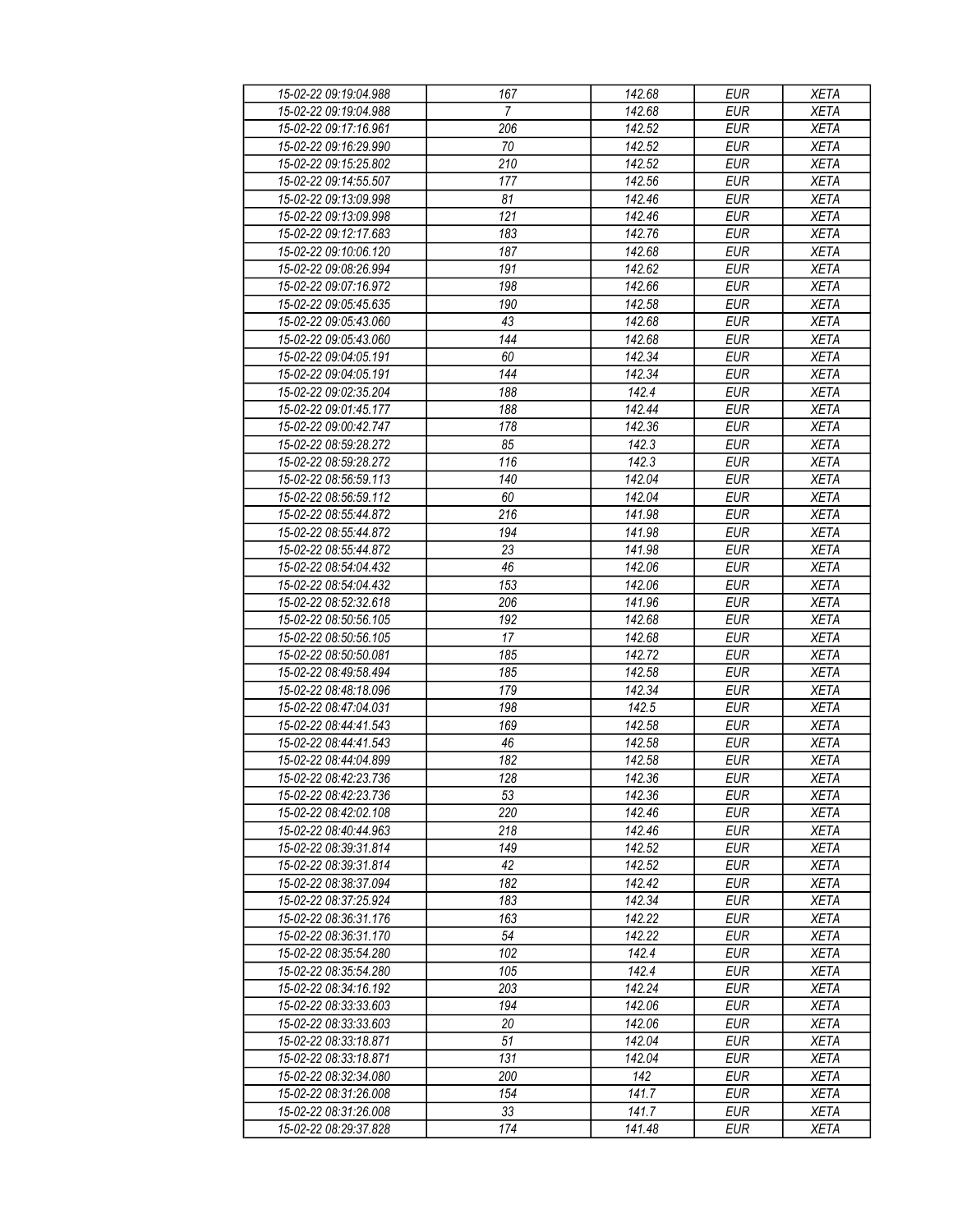| 15-02-22 08:29:36.457 | 46  | 141.48 | EUR        | <b>XETA</b> |
|-----------------------|-----|--------|------------|-------------|
| 15-02-22 08:29:28.759 | 198 | 141.5  | <b>EUR</b> | <b>XETA</b> |
| 15-02-22 08:29:28.759 | 179 | 141.5  | EUR        | XETA        |
| 15-02-22 08:27:34.928 | 198 | 141.24 | <b>EUR</b> | <b>XETA</b> |
| 15-02-22 08:25:53.750 | 211 | 140.96 | EUR        | <b>XETA</b> |
| 15-02-22 08:24:52.184 | 186 | 141.12 | <b>EUR</b> | XETA        |
| 15-02-22 08:24:02.547 | 101 | 141.1  | EUR        | XETA        |
| 15-02-22 08:24:02.547 | 109 | 141.1  | <b>EUR</b> | <b>XETA</b> |
| 15-02-22 08:23:00.836 | 183 | 140.8  | EUR        | <b>XETA</b> |
| 15-02-22 08:22:45.570 | 205 | 140.82 | <b>EUR</b> | <b>XETA</b> |
| 15-02-22 08:21:20.191 | 49  | 140.6  | <b>EUR</b> | <b>XETA</b> |
| 15-02-22 08:21:20.191 | 150 | 140.6  | EUR        | <b>XETA</b> |
| 15-02-22 08:20:51.523 | 198 | 140.76 | EUR        | <b>XETA</b> |
| 15-02-22 08:20:01.981 | 194 | 140.62 | EUR        | XETA        |
| 15-02-22 08:19:53.410 | 202 | 140.64 | EUR        | XETA        |
| 15-02-22 08:18:40.381 | 181 | 140.54 | EUR        | <b>XETA</b> |
| 15-02-22 08:18:00.941 | 211 | 140.54 | <b>EUR</b> | XETA        |
| 15-02-22 08:15:28.649 | 221 | 140.36 | EUR        | <b>XETA</b> |
| 15-02-22 08:11:41.716 | 178 | 140.14 | EUR        | <b>XETA</b> |
| 15-02-22 08:06:44.827 | 189 | 139.98 | <b>EUR</b> | <b>XETA</b> |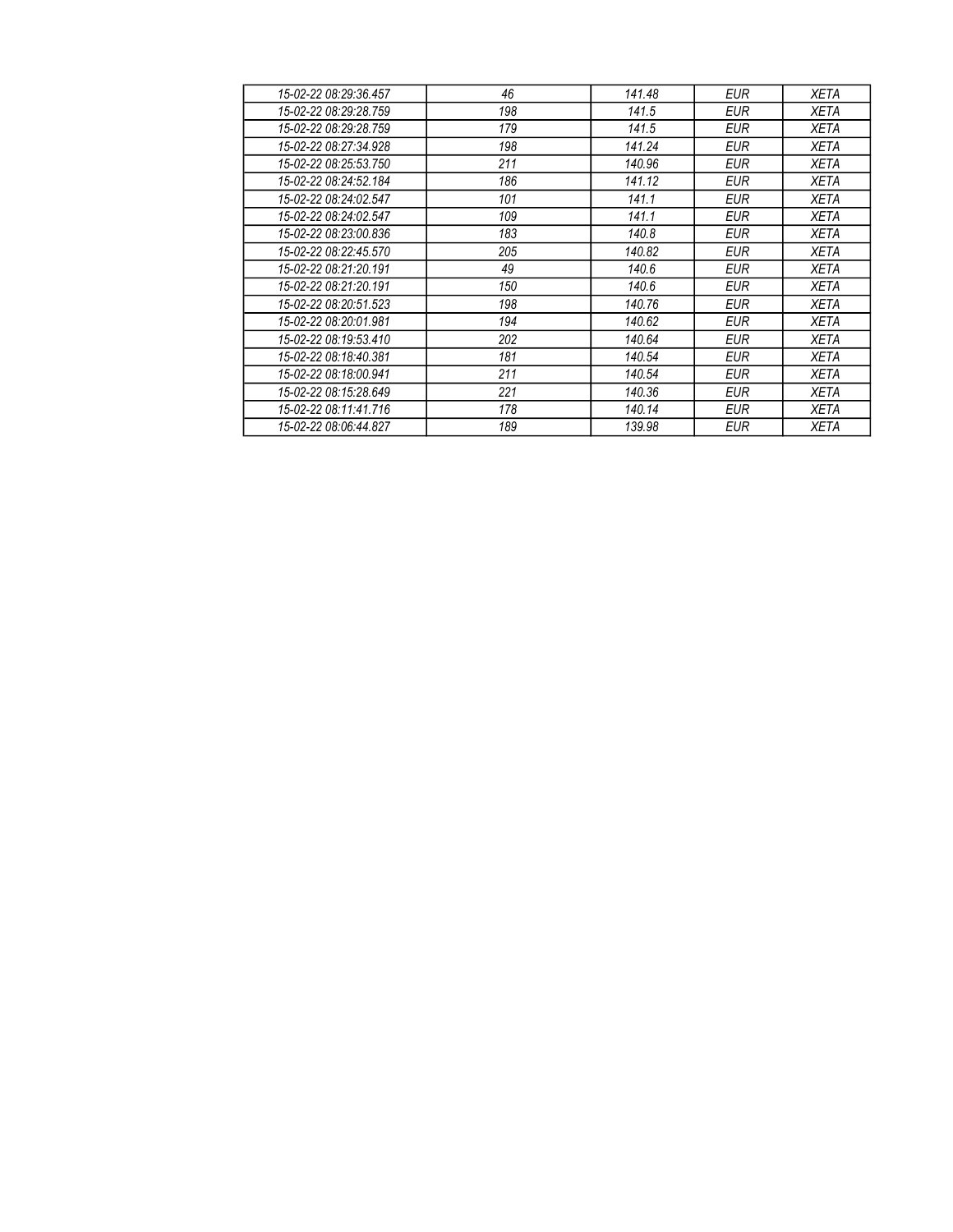## Each order relating to the buy-back programme above according to Art. 5 sec. 3 MAR in conjunction with Art. 25 sec. 1 and 2 MiFiR

In red colour are the fields according to Table 2 of the Annex of Del. Regulation (EU) 2017/580; alternatively you may report the

| Date and Time according to field 9 | <b>Segment MIC code</b><br>according to field 16 | <b>Transaction price</b><br>according to field 28 | <b>Price currency according</b><br>to field 29 | <b>Buy-sell indicator</b><br>according to field 32 |
|------------------------------------|--------------------------------------------------|---------------------------------------------------|------------------------------------------------|----------------------------------------------------|
| 15-02-22 16:28:47.031              | <b>XETA</b>                                      | 142.9                                             | <b>EUR</b>                                     | <b>BUY</b>                                         |
| 15-02-22 16:28:34.767              | <b>XETA</b>                                      | 142.94                                            | <b>EUR</b>                                     | <b>BUY</b>                                         |
| 15-02-22 16:28:04.992              | <b>XETA</b>                                      | 143.04                                            | <b>EUR</b>                                     | <b>BUY</b>                                         |
| 15-02-22 16:27:34.664              | <b>XETA</b>                                      | 143.04                                            | <b>EUR</b>                                     | <b>BUY</b>                                         |
| 15-02-22 16:27:34.044              | <b>XETA</b>                                      | 143.04                                            | <b>EUR</b>                                     | <b>BUY</b>                                         |
| 15-02-22 16:27:33.956              | <b>XETA</b>                                      | 143.04                                            | <b>EUR</b>                                     | <b>BUY</b>                                         |
| 15-02-22 16:27:24.601              | <b>XETA</b>                                      | 143.06                                            | <b>EUR</b>                                     | <b>BUY</b>                                         |
| 15-02-22 16:27:23.458              | <b>XETA</b>                                      | 143.04                                            | <b>EUR</b>                                     | <b>BUY</b>                                         |
| 15-02-22 16:27:17.132              | <b>XETA</b>                                      | 143.04                                            | <b>EUR</b>                                     | <b>BUY</b>                                         |
| 15-02-22 16:26:55.099              | <b>XETA</b>                                      | 143.14                                            | <b>EUR</b>                                     | <b>BUY</b>                                         |
| 15-02-22 16:26:32.506              | <b>XETA</b>                                      | 143.14                                            | <b>EUR</b>                                     | <b>BUY</b>                                         |
| 15-02-22 16:25:47.145              | <b>XETA</b>                                      | 143.18                                            | <b>EUR</b>                                     | <b>BUY</b>                                         |
| 15-02-22 16:24:54.840              | <b>XETA</b>                                      | 143.26                                            | <b>EUR</b>                                     | <b>BUY</b>                                         |
| 15-02-22 16:23:28.519              | <b>XETA</b>                                      | 143.2                                             | <b>EUR</b>                                     | <b>BUY</b>                                         |
| 15-02-22 16:23:28.519              | <b>XETA</b>                                      | 143.2                                             | <b>EUR</b>                                     | <b>BUY</b>                                         |
| 15-02-22 16:23:28.519              | <b>XETA</b>                                      | 143.2                                             | <b>EUR</b>                                     | <b>BUY</b>                                         |
| 15-02-22 16:23:26.992              | <b>XETA</b>                                      | 143.22                                            | <b>EUR</b>                                     | <b>BUY</b>                                         |
| 15-02-22 16:21:50.382              | <b>XETA</b>                                      | 143.14                                            | <b>EUR</b>                                     | <b>BUY</b>                                         |
| 15-02-22 16:21:50.382              | <b>XETA</b>                                      | 143.14                                            | <b>EUR</b>                                     | <b>BUY</b>                                         |
| 15-02-22 16:20:31.465              | <b>XETA</b>                                      | 143.12                                            | <b>EUR</b>                                     | <b>BUY</b>                                         |
| 15-02-22 16:19:44.430              | <b>XETA</b>                                      | 143.08                                            | <b>EUR</b>                                     | <b>BUY</b>                                         |
| 15-02-22 16:19:44.430              | <b>XETA</b>                                      | 143.08                                            | <b>EUR</b>                                     | <b>BUY</b>                                         |
| 15-02-22 16:18:40.213              | <b>XETA</b>                                      | $\overline{143.14}$                               | <b>EUR</b>                                     | <b>BUY</b>                                         |
| 15-02-22 16:17:13.833              | <b>XETA</b>                                      | 143.3                                             | <b>EUR</b>                                     | <b>BUY</b>                                         |
| 15-02-22 16:17:13.833              | <b>XETA</b>                                      | 143.3                                             | <b>EUR</b>                                     | <b>BUY</b>                                         |
| 15-02-22 16:17:13.833              | <b>XETA</b>                                      | 143.3                                             | <b>EUR</b>                                     | <b>BUY</b>                                         |
| 15-02-22 16:16:18.204              | <b>XETA</b>                                      | 143.3                                             | <b>EUR</b>                                     | <b>BUY</b>                                         |
| 15-02-22 16:15:08.761              | <b>XETA</b>                                      | 143.28                                            | <b>EUR</b>                                     | <b>BUY</b>                                         |
| 15-02-22 16:13:19.869              | <b>XETA</b>                                      | 143.28                                            | <b>EUR</b>                                     | <b>BUY</b>                                         |
| 15-02-22 16:12:33.141              | <b>XETA</b>                                      | 143.42                                            | <b>EUR</b>                                     | <b>BUY</b>                                         |
| 15-02-22 16:12:29.292              | <b>XETA</b>                                      | 143.42                                            | <b>EUR</b>                                     | <b>BUY</b>                                         |
| 15-02-22 16:12:27.255              | <b>XETA</b>                                      | 143.42                                            | <b>EUR</b>                                     | <b>BUY</b>                                         |
| 15-02-22 16:11:32.014              | <b>XETA</b>                                      | 143.5                                             | <b>EUR</b>                                     | <b>BUY</b>                                         |
| 15-02-22 16:11:30.757              | <b>XETA</b>                                      | 143.5                                             | <b>EUR</b>                                     | <b>BUY</b>                                         |
| 15-02-22 16:09:59.896              | <b>XETA</b>                                      | 143.52                                            | <b>EUR</b>                                     | <b>BUY</b>                                         |
| 15-02-22 16:09:05.208              | <b>XETA</b>                                      | 143.54                                            | <b>EUR</b>                                     | <b>BUY</b>                                         |
| 15-02-22 16:07:28.019              | XETA                                             | 143.56                                            | EUR                                            | <b>BUY</b>                                         |
| 15-02-22 16:06:26.308              | <b>XETA</b>                                      | 143.44                                            | <b>EUR</b>                                     | <b>BUY</b>                                         |
| 15-02-22 16:05:53.910              | <b>XETA</b>                                      | 143.38                                            | <b>EUR</b>                                     | <b>BUY</b>                                         |
| 15-02-22 16:04:41.808              | <b>XETA</b>                                      | 143.46                                            | <b>EUR</b>                                     | <b>BUY</b>                                         |
| 15-02-22 16:04:35.263              | <b>XETA</b>                                      | 143.48                                            | <b>EUR</b>                                     | <b>BUY</b>                                         |
| 15-02-22 16:03:42.600              | <b>XETA</b>                                      | 143.44                                            | <b>EUR</b>                                     | <b>BUY</b>                                         |
| 15-02-22 16:01:20.415              | <b>XETA</b>                                      | 143.26                                            | <b>EUR</b>                                     | <b>BUY</b>                                         |
| 15-02-22 16:00:05.570              | <b>XETA</b>                                      | 143.14                                            | <b>EUR</b>                                     | <b>BUY</b>                                         |
| 15-02-22 16:00:05.563              | <b>XETA</b>                                      | 143.14                                            | <b>EUR</b>                                     | <b>BUY</b>                                         |
| 15-02-22 15:59:51.411              | <b>XETA</b>                                      | 143.14                                            | <b>EUR</b>                                     | <b>BUY</b>                                         |
| 15-02-22 15:59:51.411              | <b>XETA</b>                                      | 143.14                                            | EUR                                            | <b>BUY</b>                                         |
| 15-02-22 15:58:09.953              | <b>XETA</b>                                      | 143.14                                            | <b>EUR</b>                                     | <b>BUY</b>                                         |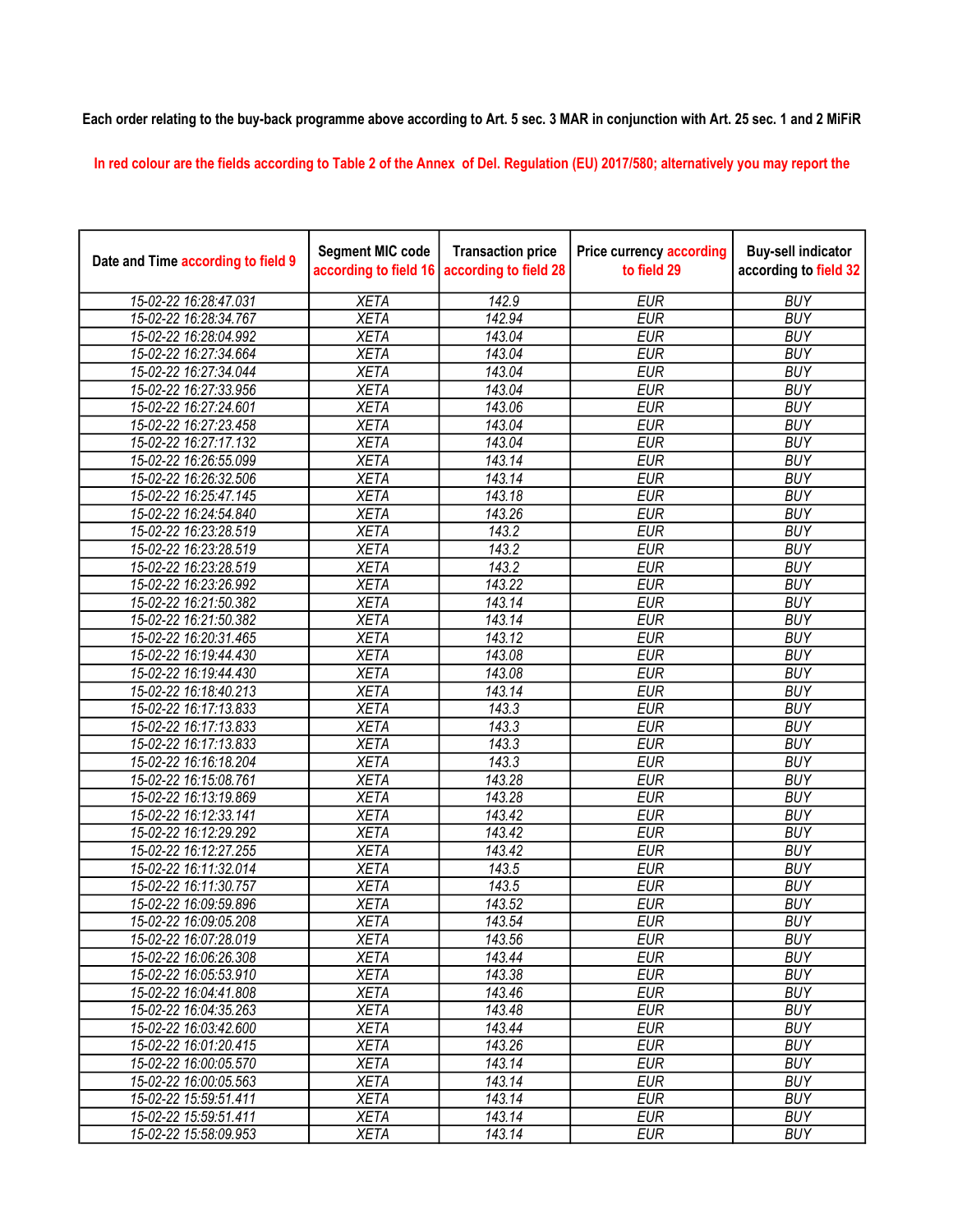| 143.28<br><b>EUR</b><br>15-02-22 15:56:10.654<br><b>XETA</b><br><b>BUY</b><br>$\overline{143.28}$<br><b>EUR</b><br><b>BUY</b><br>15-02-22 15:56:10.651<br><b>XETA</b><br>15-02-22 15:56:10.651<br><b>XETA</b><br>143.28<br><b>EUR</b><br><b>BUY</b><br><b>XETA</b><br>15-02-22 15:56:10.640<br>143.28<br><b>EUR</b><br><b>BUY</b><br>15-02-22 15:54:05.361<br><b>XETA</b><br><b>EUR</b><br><b>BUY</b><br>143.12<br>15-02-22 15:53:33.209<br><b>XETA</b><br>143.04<br><b>EUR</b><br><b>BUY</b><br>15-02-22 15:53:33.019<br>143.04<br><b>EUR</b><br><b>BUY</b><br><b>XETA</b><br>15-02-22 15:52:03.001<br><b>XETA</b><br>143.14<br><b>EUR</b><br><b>BUY</b><br>15-02-22 15:52:03.001<br><b>XETA</b><br>143.14<br><b>EUR</b><br><b>BUY</b><br><b>EUR</b><br><b>XETA</b><br>143.32<br><b>BUY</b><br>15-02-22 15:50:44.093<br><b>EUR</b><br><b>BUY</b><br><b>XETA</b><br>143.34<br>15-02-22 15:50:41.743<br><b>XETA</b><br><b>EUR</b><br>15-02-22 15:50:41.743<br>143.34<br><b>BUY</b><br>15-02-22 15:50:36.872<br><b>XETA</b><br>143.36<br><b>EUR</b><br><b>BUY</b><br>15-02-22 15:47:01.941<br><b>XETA</b><br>143.24<br><b>EUR</b><br><b>BUY</b><br><b>EUR</b><br><b>BUY</b><br>15-02-22 15:47:01.941<br><b>XETA</b><br>143.24<br>15-02-22 15:47:01.941<br><b>XETA</b><br>143.24<br><b>EUR</b><br><b>BUY</b><br>143.18<br><b>EUR</b><br><b>BUY</b><br>15-02-22 15:45:48.853<br><b>XETA</b><br>143.18<br><b>EUR</b><br>15-02-22 15:45:48.853<br><b>XETA</b><br><b>BUY</b><br><b>EUR</b><br><b>XETA</b><br>143.16<br><b>BUY</b><br>15-02-22 15:44:03.346<br><b>XETA</b><br>143.2<br><b>EUR</b><br><b>BUY</b><br>15-02-22 15:43:50.948<br><b>XETA</b><br>143.2<br><b>EUR</b><br><b>BUY</b><br>15-02-22 15:43:50.948<br>143.2<br>15-02-22 15:41:39.865<br><b>XETA</b><br><b>EUR</b><br><b>BUY</b><br>143.14<br>15-02-22 15:41:06.068<br><b>XETA</b><br><b>EUR</b><br><b>BUY</b><br><b>EUR</b><br><b>BUY</b><br>15-02-22 15:41:06.068<br><b>XETA</b><br>143.14<br>143.12<br>15-02-22 15:39:55.786<br><b>XETA</b><br><b>EUR</b><br><b>BUY</b><br>143.12<br><b>EUR</b><br><b>BUY</b><br>15-02-22 15:39:36.046<br><b>XETA</b><br>15-02-22 15:39:36.046<br><b>XETA</b><br>143.12<br><b>EUR</b><br><b>BUY</b><br>143.12<br><b>EUR</b><br><b>BUY</b><br>15-02-22 15:39:36.046<br><b>XETA</b><br>15-02-22 15:38:54.989<br>143.12<br><b>EUR</b><br><b>BUY</b><br><b>XETA</b><br>15-02-22 15:37:19.388<br><b>XETA</b><br>142.94<br><b>EUR</b><br><b>BUY</b><br>15-02-22 15:35:54.886<br><b>XETA</b><br>142.92<br><b>EUR</b><br><b>BUY</b><br><b>EUR</b><br><b>BUY</b><br>15-02-22 15:35:54.886<br><b>XETA</b><br>142.92<br>15-02-22 15:34:19.825<br><b>BUY</b><br><b>XETA</b><br>143<br><b>EUR</b><br>15-02-22 15:32:29.469<br><b>XETA</b><br>143<br><b>EUR</b><br><b>BUY</b><br><b>XETA</b><br>143.08<br><b>EUR</b><br>15-02-22 15:31:38.886<br><b>BUY</b><br><b>XETA</b><br>143.02<br>15-02-22 15:30:24.602<br><b>EUR</b><br><b>BUY</b><br><b>XETA</b><br>143.02<br>EUR<br><b>BUY</b><br>15-02-22 15:30:24.602<br><b>EUR</b><br><b>BUY</b><br>15-02-22 15:29:51.366<br><b>XETA</b><br>143<br>143.1<br><b>EUR</b><br><b>BUY</b><br>15-02-22 15:28:57.602<br><b>XETA</b><br>143.1<br><b>EUR</b><br><b>BUY</b><br>15-02-22 15:28:57.602<br><b>XETA</b><br><b>XETA</b><br>143.22<br><b>EUR</b><br><b>BUY</b><br>15-02-22 15:28:20.778<br><b>BUY</b><br><b>XETA</b><br>143.26<br><b>EUR</b><br>15-02-22 15:25:57.331<br><b>XETA</b><br>143.26<br><b>EUR</b><br><b>BUY</b><br>15-02-22 15:25:57.331<br><b>EUR</b><br><b>BUY</b><br>15-02-22 15:25:55.850<br><b>XETA</b><br>143.26<br><b>XETA</b><br><b>EUR</b><br>15-02-22 15:24:36.281<br>143.32<br><b>BUY</b><br><b>BUY</b><br>15-02-22 15:23:27.380<br><b>XETA</b><br>143.48<br><b>EUR</b><br>143.48<br><b>EUR</b><br><b>BUY</b><br>15-02-22 15:23:23.225<br><b>XETA</b><br>143.48<br><b>EUR</b><br><b>BUY</b><br>15-02-22 15:23:22.173<br><b>XETA</b><br>143.32<br><b>EUR</b><br><b>BUY</b><br>15-02-22 15:22:01.030<br><b>XETA</b><br><b>XETA</b><br>143.34<br><b>EUR</b><br><b>BUY</b><br>15-02-22 15:21:01.901<br><b>BUY</b><br><b>XETA</b><br>143.34<br><b>EUR</b><br>15-02-22 15:21:01.901<br>143.28<br><b>EUR</b><br><b>BUY</b><br>15-02-22 15:19:34.374<br><b>XETA</b><br><b>EUR</b><br>15-02-22 15:18:19.766<br><b>XETA</b><br>143.12<br><b>BUY</b> | 15-02-22 15:56:13.157 | <b>XETA</b> | 143.26 | <b>EUR</b> | <b>BUY</b> |
|--------------------------------------------------------------------------------------------------------------------------------------------------------------------------------------------------------------------------------------------------------------------------------------------------------------------------------------------------------------------------------------------------------------------------------------------------------------------------------------------------------------------------------------------------------------------------------------------------------------------------------------------------------------------------------------------------------------------------------------------------------------------------------------------------------------------------------------------------------------------------------------------------------------------------------------------------------------------------------------------------------------------------------------------------------------------------------------------------------------------------------------------------------------------------------------------------------------------------------------------------------------------------------------------------------------------------------------------------------------------------------------------------------------------------------------------------------------------------------------------------------------------------------------------------------------------------------------------------------------------------------------------------------------------------------------------------------------------------------------------------------------------------------------------------------------------------------------------------------------------------------------------------------------------------------------------------------------------------------------------------------------------------------------------------------------------------------------------------------------------------------------------------------------------------------------------------------------------------------------------------------------------------------------------------------------------------------------------------------------------------------------------------------------------------------------------------------------------------------------------------------------------------------------------------------------------------------------------------------------------------------------------------------------------------------------------------------------------------------------------------------------------------------------------------------------------------------------------------------------------------------------------------------------------------------------------------------------------------------------------------------------------------------------------------------------------------------------------------------------------------------------------------------------------------------------------------------------------------------------------------------------------------------------------------------------------------------------------------------------------------------------------------------------------------------------------------------------------------------------------------------------------------------------------------------------------------------------------------------------------------------------------------------------------------------------------------------------------------------------------------------------------------------------------------------------------------------------------------------------------------------------------------------------------------------------------------------------------------------------------------------------------------------------------------------------------------------------------------------------------------------------------------------------------------------------------------------------------------------------------------------------------------------------------|-----------------------|-------------|--------|------------|------------|
|                                                                                                                                                                                                                                                                                                                                                                                                                                                                                                                                                                                                                                                                                                                                                                                                                                                                                                                                                                                                                                                                                                                                                                                                                                                                                                                                                                                                                                                                                                                                                                                                                                                                                                                                                                                                                                                                                                                                                                                                                                                                                                                                                                                                                                                                                                                                                                                                                                                                                                                                                                                                                                                                                                                                                                                                                                                                                                                                                                                                                                                                                                                                                                                                                                                                                                                                                                                                                                                                                                                                                                                                                                                                                                                                                                                                                                                                                                                                                                                                                                                                                                                                                                                                                                                                                            |                       |             |        |            |            |
|                                                                                                                                                                                                                                                                                                                                                                                                                                                                                                                                                                                                                                                                                                                                                                                                                                                                                                                                                                                                                                                                                                                                                                                                                                                                                                                                                                                                                                                                                                                                                                                                                                                                                                                                                                                                                                                                                                                                                                                                                                                                                                                                                                                                                                                                                                                                                                                                                                                                                                                                                                                                                                                                                                                                                                                                                                                                                                                                                                                                                                                                                                                                                                                                                                                                                                                                                                                                                                                                                                                                                                                                                                                                                                                                                                                                                                                                                                                                                                                                                                                                                                                                                                                                                                                                                            |                       |             |        |            |            |
|                                                                                                                                                                                                                                                                                                                                                                                                                                                                                                                                                                                                                                                                                                                                                                                                                                                                                                                                                                                                                                                                                                                                                                                                                                                                                                                                                                                                                                                                                                                                                                                                                                                                                                                                                                                                                                                                                                                                                                                                                                                                                                                                                                                                                                                                                                                                                                                                                                                                                                                                                                                                                                                                                                                                                                                                                                                                                                                                                                                                                                                                                                                                                                                                                                                                                                                                                                                                                                                                                                                                                                                                                                                                                                                                                                                                                                                                                                                                                                                                                                                                                                                                                                                                                                                                                            |                       |             |        |            |            |
|                                                                                                                                                                                                                                                                                                                                                                                                                                                                                                                                                                                                                                                                                                                                                                                                                                                                                                                                                                                                                                                                                                                                                                                                                                                                                                                                                                                                                                                                                                                                                                                                                                                                                                                                                                                                                                                                                                                                                                                                                                                                                                                                                                                                                                                                                                                                                                                                                                                                                                                                                                                                                                                                                                                                                                                                                                                                                                                                                                                                                                                                                                                                                                                                                                                                                                                                                                                                                                                                                                                                                                                                                                                                                                                                                                                                                                                                                                                                                                                                                                                                                                                                                                                                                                                                                            |                       |             |        |            |            |
|                                                                                                                                                                                                                                                                                                                                                                                                                                                                                                                                                                                                                                                                                                                                                                                                                                                                                                                                                                                                                                                                                                                                                                                                                                                                                                                                                                                                                                                                                                                                                                                                                                                                                                                                                                                                                                                                                                                                                                                                                                                                                                                                                                                                                                                                                                                                                                                                                                                                                                                                                                                                                                                                                                                                                                                                                                                                                                                                                                                                                                                                                                                                                                                                                                                                                                                                                                                                                                                                                                                                                                                                                                                                                                                                                                                                                                                                                                                                                                                                                                                                                                                                                                                                                                                                                            |                       |             |        |            |            |
|                                                                                                                                                                                                                                                                                                                                                                                                                                                                                                                                                                                                                                                                                                                                                                                                                                                                                                                                                                                                                                                                                                                                                                                                                                                                                                                                                                                                                                                                                                                                                                                                                                                                                                                                                                                                                                                                                                                                                                                                                                                                                                                                                                                                                                                                                                                                                                                                                                                                                                                                                                                                                                                                                                                                                                                                                                                                                                                                                                                                                                                                                                                                                                                                                                                                                                                                                                                                                                                                                                                                                                                                                                                                                                                                                                                                                                                                                                                                                                                                                                                                                                                                                                                                                                                                                            |                       |             |        |            |            |
|                                                                                                                                                                                                                                                                                                                                                                                                                                                                                                                                                                                                                                                                                                                                                                                                                                                                                                                                                                                                                                                                                                                                                                                                                                                                                                                                                                                                                                                                                                                                                                                                                                                                                                                                                                                                                                                                                                                                                                                                                                                                                                                                                                                                                                                                                                                                                                                                                                                                                                                                                                                                                                                                                                                                                                                                                                                                                                                                                                                                                                                                                                                                                                                                                                                                                                                                                                                                                                                                                                                                                                                                                                                                                                                                                                                                                                                                                                                                                                                                                                                                                                                                                                                                                                                                                            |                       |             |        |            |            |
|                                                                                                                                                                                                                                                                                                                                                                                                                                                                                                                                                                                                                                                                                                                                                                                                                                                                                                                                                                                                                                                                                                                                                                                                                                                                                                                                                                                                                                                                                                                                                                                                                                                                                                                                                                                                                                                                                                                                                                                                                                                                                                                                                                                                                                                                                                                                                                                                                                                                                                                                                                                                                                                                                                                                                                                                                                                                                                                                                                                                                                                                                                                                                                                                                                                                                                                                                                                                                                                                                                                                                                                                                                                                                                                                                                                                                                                                                                                                                                                                                                                                                                                                                                                                                                                                                            |                       |             |        |            |            |
|                                                                                                                                                                                                                                                                                                                                                                                                                                                                                                                                                                                                                                                                                                                                                                                                                                                                                                                                                                                                                                                                                                                                                                                                                                                                                                                                                                                                                                                                                                                                                                                                                                                                                                                                                                                                                                                                                                                                                                                                                                                                                                                                                                                                                                                                                                                                                                                                                                                                                                                                                                                                                                                                                                                                                                                                                                                                                                                                                                                                                                                                                                                                                                                                                                                                                                                                                                                                                                                                                                                                                                                                                                                                                                                                                                                                                                                                                                                                                                                                                                                                                                                                                                                                                                                                                            |                       |             |        |            |            |
|                                                                                                                                                                                                                                                                                                                                                                                                                                                                                                                                                                                                                                                                                                                                                                                                                                                                                                                                                                                                                                                                                                                                                                                                                                                                                                                                                                                                                                                                                                                                                                                                                                                                                                                                                                                                                                                                                                                                                                                                                                                                                                                                                                                                                                                                                                                                                                                                                                                                                                                                                                                                                                                                                                                                                                                                                                                                                                                                                                                                                                                                                                                                                                                                                                                                                                                                                                                                                                                                                                                                                                                                                                                                                                                                                                                                                                                                                                                                                                                                                                                                                                                                                                                                                                                                                            |                       |             |        |            |            |
|                                                                                                                                                                                                                                                                                                                                                                                                                                                                                                                                                                                                                                                                                                                                                                                                                                                                                                                                                                                                                                                                                                                                                                                                                                                                                                                                                                                                                                                                                                                                                                                                                                                                                                                                                                                                                                                                                                                                                                                                                                                                                                                                                                                                                                                                                                                                                                                                                                                                                                                                                                                                                                                                                                                                                                                                                                                                                                                                                                                                                                                                                                                                                                                                                                                                                                                                                                                                                                                                                                                                                                                                                                                                                                                                                                                                                                                                                                                                                                                                                                                                                                                                                                                                                                                                                            |                       |             |        |            |            |
|                                                                                                                                                                                                                                                                                                                                                                                                                                                                                                                                                                                                                                                                                                                                                                                                                                                                                                                                                                                                                                                                                                                                                                                                                                                                                                                                                                                                                                                                                                                                                                                                                                                                                                                                                                                                                                                                                                                                                                                                                                                                                                                                                                                                                                                                                                                                                                                                                                                                                                                                                                                                                                                                                                                                                                                                                                                                                                                                                                                                                                                                                                                                                                                                                                                                                                                                                                                                                                                                                                                                                                                                                                                                                                                                                                                                                                                                                                                                                                                                                                                                                                                                                                                                                                                                                            |                       |             |        |            |            |
|                                                                                                                                                                                                                                                                                                                                                                                                                                                                                                                                                                                                                                                                                                                                                                                                                                                                                                                                                                                                                                                                                                                                                                                                                                                                                                                                                                                                                                                                                                                                                                                                                                                                                                                                                                                                                                                                                                                                                                                                                                                                                                                                                                                                                                                                                                                                                                                                                                                                                                                                                                                                                                                                                                                                                                                                                                                                                                                                                                                                                                                                                                                                                                                                                                                                                                                                                                                                                                                                                                                                                                                                                                                                                                                                                                                                                                                                                                                                                                                                                                                                                                                                                                                                                                                                                            |                       |             |        |            |            |
|                                                                                                                                                                                                                                                                                                                                                                                                                                                                                                                                                                                                                                                                                                                                                                                                                                                                                                                                                                                                                                                                                                                                                                                                                                                                                                                                                                                                                                                                                                                                                                                                                                                                                                                                                                                                                                                                                                                                                                                                                                                                                                                                                                                                                                                                                                                                                                                                                                                                                                                                                                                                                                                                                                                                                                                                                                                                                                                                                                                                                                                                                                                                                                                                                                                                                                                                                                                                                                                                                                                                                                                                                                                                                                                                                                                                                                                                                                                                                                                                                                                                                                                                                                                                                                                                                            |                       |             |        |            |            |
|                                                                                                                                                                                                                                                                                                                                                                                                                                                                                                                                                                                                                                                                                                                                                                                                                                                                                                                                                                                                                                                                                                                                                                                                                                                                                                                                                                                                                                                                                                                                                                                                                                                                                                                                                                                                                                                                                                                                                                                                                                                                                                                                                                                                                                                                                                                                                                                                                                                                                                                                                                                                                                                                                                                                                                                                                                                                                                                                                                                                                                                                                                                                                                                                                                                                                                                                                                                                                                                                                                                                                                                                                                                                                                                                                                                                                                                                                                                                                                                                                                                                                                                                                                                                                                                                                            |                       |             |        |            |            |
|                                                                                                                                                                                                                                                                                                                                                                                                                                                                                                                                                                                                                                                                                                                                                                                                                                                                                                                                                                                                                                                                                                                                                                                                                                                                                                                                                                                                                                                                                                                                                                                                                                                                                                                                                                                                                                                                                                                                                                                                                                                                                                                                                                                                                                                                                                                                                                                                                                                                                                                                                                                                                                                                                                                                                                                                                                                                                                                                                                                                                                                                                                                                                                                                                                                                                                                                                                                                                                                                                                                                                                                                                                                                                                                                                                                                                                                                                                                                                                                                                                                                                                                                                                                                                                                                                            |                       |             |        |            |            |
|                                                                                                                                                                                                                                                                                                                                                                                                                                                                                                                                                                                                                                                                                                                                                                                                                                                                                                                                                                                                                                                                                                                                                                                                                                                                                                                                                                                                                                                                                                                                                                                                                                                                                                                                                                                                                                                                                                                                                                                                                                                                                                                                                                                                                                                                                                                                                                                                                                                                                                                                                                                                                                                                                                                                                                                                                                                                                                                                                                                                                                                                                                                                                                                                                                                                                                                                                                                                                                                                                                                                                                                                                                                                                                                                                                                                                                                                                                                                                                                                                                                                                                                                                                                                                                                                                            |                       |             |        |            |            |
|                                                                                                                                                                                                                                                                                                                                                                                                                                                                                                                                                                                                                                                                                                                                                                                                                                                                                                                                                                                                                                                                                                                                                                                                                                                                                                                                                                                                                                                                                                                                                                                                                                                                                                                                                                                                                                                                                                                                                                                                                                                                                                                                                                                                                                                                                                                                                                                                                                                                                                                                                                                                                                                                                                                                                                                                                                                                                                                                                                                                                                                                                                                                                                                                                                                                                                                                                                                                                                                                                                                                                                                                                                                                                                                                                                                                                                                                                                                                                                                                                                                                                                                                                                                                                                                                                            |                       |             |        |            |            |
|                                                                                                                                                                                                                                                                                                                                                                                                                                                                                                                                                                                                                                                                                                                                                                                                                                                                                                                                                                                                                                                                                                                                                                                                                                                                                                                                                                                                                                                                                                                                                                                                                                                                                                                                                                                                                                                                                                                                                                                                                                                                                                                                                                                                                                                                                                                                                                                                                                                                                                                                                                                                                                                                                                                                                                                                                                                                                                                                                                                                                                                                                                                                                                                                                                                                                                                                                                                                                                                                                                                                                                                                                                                                                                                                                                                                                                                                                                                                                                                                                                                                                                                                                                                                                                                                                            |                       |             |        |            |            |
|                                                                                                                                                                                                                                                                                                                                                                                                                                                                                                                                                                                                                                                                                                                                                                                                                                                                                                                                                                                                                                                                                                                                                                                                                                                                                                                                                                                                                                                                                                                                                                                                                                                                                                                                                                                                                                                                                                                                                                                                                                                                                                                                                                                                                                                                                                                                                                                                                                                                                                                                                                                                                                                                                                                                                                                                                                                                                                                                                                                                                                                                                                                                                                                                                                                                                                                                                                                                                                                                                                                                                                                                                                                                                                                                                                                                                                                                                                                                                                                                                                                                                                                                                                                                                                                                                            |                       |             |        |            |            |
|                                                                                                                                                                                                                                                                                                                                                                                                                                                                                                                                                                                                                                                                                                                                                                                                                                                                                                                                                                                                                                                                                                                                                                                                                                                                                                                                                                                                                                                                                                                                                                                                                                                                                                                                                                                                                                                                                                                                                                                                                                                                                                                                                                                                                                                                                                                                                                                                                                                                                                                                                                                                                                                                                                                                                                                                                                                                                                                                                                                                                                                                                                                                                                                                                                                                                                                                                                                                                                                                                                                                                                                                                                                                                                                                                                                                                                                                                                                                                                                                                                                                                                                                                                                                                                                                                            |                       |             |        |            |            |
|                                                                                                                                                                                                                                                                                                                                                                                                                                                                                                                                                                                                                                                                                                                                                                                                                                                                                                                                                                                                                                                                                                                                                                                                                                                                                                                                                                                                                                                                                                                                                                                                                                                                                                                                                                                                                                                                                                                                                                                                                                                                                                                                                                                                                                                                                                                                                                                                                                                                                                                                                                                                                                                                                                                                                                                                                                                                                                                                                                                                                                                                                                                                                                                                                                                                                                                                                                                                                                                                                                                                                                                                                                                                                                                                                                                                                                                                                                                                                                                                                                                                                                                                                                                                                                                                                            |                       |             |        |            |            |
|                                                                                                                                                                                                                                                                                                                                                                                                                                                                                                                                                                                                                                                                                                                                                                                                                                                                                                                                                                                                                                                                                                                                                                                                                                                                                                                                                                                                                                                                                                                                                                                                                                                                                                                                                                                                                                                                                                                                                                                                                                                                                                                                                                                                                                                                                                                                                                                                                                                                                                                                                                                                                                                                                                                                                                                                                                                                                                                                                                                                                                                                                                                                                                                                                                                                                                                                                                                                                                                                                                                                                                                                                                                                                                                                                                                                                                                                                                                                                                                                                                                                                                                                                                                                                                                                                            |                       |             |        |            |            |
|                                                                                                                                                                                                                                                                                                                                                                                                                                                                                                                                                                                                                                                                                                                                                                                                                                                                                                                                                                                                                                                                                                                                                                                                                                                                                                                                                                                                                                                                                                                                                                                                                                                                                                                                                                                                                                                                                                                                                                                                                                                                                                                                                                                                                                                                                                                                                                                                                                                                                                                                                                                                                                                                                                                                                                                                                                                                                                                                                                                                                                                                                                                                                                                                                                                                                                                                                                                                                                                                                                                                                                                                                                                                                                                                                                                                                                                                                                                                                                                                                                                                                                                                                                                                                                                                                            |                       |             |        |            |            |
|                                                                                                                                                                                                                                                                                                                                                                                                                                                                                                                                                                                                                                                                                                                                                                                                                                                                                                                                                                                                                                                                                                                                                                                                                                                                                                                                                                                                                                                                                                                                                                                                                                                                                                                                                                                                                                                                                                                                                                                                                                                                                                                                                                                                                                                                                                                                                                                                                                                                                                                                                                                                                                                                                                                                                                                                                                                                                                                                                                                                                                                                                                                                                                                                                                                                                                                                                                                                                                                                                                                                                                                                                                                                                                                                                                                                                                                                                                                                                                                                                                                                                                                                                                                                                                                                                            |                       |             |        |            |            |
|                                                                                                                                                                                                                                                                                                                                                                                                                                                                                                                                                                                                                                                                                                                                                                                                                                                                                                                                                                                                                                                                                                                                                                                                                                                                                                                                                                                                                                                                                                                                                                                                                                                                                                                                                                                                                                                                                                                                                                                                                                                                                                                                                                                                                                                                                                                                                                                                                                                                                                                                                                                                                                                                                                                                                                                                                                                                                                                                                                                                                                                                                                                                                                                                                                                                                                                                                                                                                                                                                                                                                                                                                                                                                                                                                                                                                                                                                                                                                                                                                                                                                                                                                                                                                                                                                            |                       |             |        |            |            |
|                                                                                                                                                                                                                                                                                                                                                                                                                                                                                                                                                                                                                                                                                                                                                                                                                                                                                                                                                                                                                                                                                                                                                                                                                                                                                                                                                                                                                                                                                                                                                                                                                                                                                                                                                                                                                                                                                                                                                                                                                                                                                                                                                                                                                                                                                                                                                                                                                                                                                                                                                                                                                                                                                                                                                                                                                                                                                                                                                                                                                                                                                                                                                                                                                                                                                                                                                                                                                                                                                                                                                                                                                                                                                                                                                                                                                                                                                                                                                                                                                                                                                                                                                                                                                                                                                            |                       |             |        |            |            |
|                                                                                                                                                                                                                                                                                                                                                                                                                                                                                                                                                                                                                                                                                                                                                                                                                                                                                                                                                                                                                                                                                                                                                                                                                                                                                                                                                                                                                                                                                                                                                                                                                                                                                                                                                                                                                                                                                                                                                                                                                                                                                                                                                                                                                                                                                                                                                                                                                                                                                                                                                                                                                                                                                                                                                                                                                                                                                                                                                                                                                                                                                                                                                                                                                                                                                                                                                                                                                                                                                                                                                                                                                                                                                                                                                                                                                                                                                                                                                                                                                                                                                                                                                                                                                                                                                            |                       |             |        |            |            |
|                                                                                                                                                                                                                                                                                                                                                                                                                                                                                                                                                                                                                                                                                                                                                                                                                                                                                                                                                                                                                                                                                                                                                                                                                                                                                                                                                                                                                                                                                                                                                                                                                                                                                                                                                                                                                                                                                                                                                                                                                                                                                                                                                                                                                                                                                                                                                                                                                                                                                                                                                                                                                                                                                                                                                                                                                                                                                                                                                                                                                                                                                                                                                                                                                                                                                                                                                                                                                                                                                                                                                                                                                                                                                                                                                                                                                                                                                                                                                                                                                                                                                                                                                                                                                                                                                            |                       |             |        |            |            |
|                                                                                                                                                                                                                                                                                                                                                                                                                                                                                                                                                                                                                                                                                                                                                                                                                                                                                                                                                                                                                                                                                                                                                                                                                                                                                                                                                                                                                                                                                                                                                                                                                                                                                                                                                                                                                                                                                                                                                                                                                                                                                                                                                                                                                                                                                                                                                                                                                                                                                                                                                                                                                                                                                                                                                                                                                                                                                                                                                                                                                                                                                                                                                                                                                                                                                                                                                                                                                                                                                                                                                                                                                                                                                                                                                                                                                                                                                                                                                                                                                                                                                                                                                                                                                                                                                            |                       |             |        |            |            |
|                                                                                                                                                                                                                                                                                                                                                                                                                                                                                                                                                                                                                                                                                                                                                                                                                                                                                                                                                                                                                                                                                                                                                                                                                                                                                                                                                                                                                                                                                                                                                                                                                                                                                                                                                                                                                                                                                                                                                                                                                                                                                                                                                                                                                                                                                                                                                                                                                                                                                                                                                                                                                                                                                                                                                                                                                                                                                                                                                                                                                                                                                                                                                                                                                                                                                                                                                                                                                                                                                                                                                                                                                                                                                                                                                                                                                                                                                                                                                                                                                                                                                                                                                                                                                                                                                            |                       |             |        |            |            |
|                                                                                                                                                                                                                                                                                                                                                                                                                                                                                                                                                                                                                                                                                                                                                                                                                                                                                                                                                                                                                                                                                                                                                                                                                                                                                                                                                                                                                                                                                                                                                                                                                                                                                                                                                                                                                                                                                                                                                                                                                                                                                                                                                                                                                                                                                                                                                                                                                                                                                                                                                                                                                                                                                                                                                                                                                                                                                                                                                                                                                                                                                                                                                                                                                                                                                                                                                                                                                                                                                                                                                                                                                                                                                                                                                                                                                                                                                                                                                                                                                                                                                                                                                                                                                                                                                            |                       |             |        |            |            |
|                                                                                                                                                                                                                                                                                                                                                                                                                                                                                                                                                                                                                                                                                                                                                                                                                                                                                                                                                                                                                                                                                                                                                                                                                                                                                                                                                                                                                                                                                                                                                                                                                                                                                                                                                                                                                                                                                                                                                                                                                                                                                                                                                                                                                                                                                                                                                                                                                                                                                                                                                                                                                                                                                                                                                                                                                                                                                                                                                                                                                                                                                                                                                                                                                                                                                                                                                                                                                                                                                                                                                                                                                                                                                                                                                                                                                                                                                                                                                                                                                                                                                                                                                                                                                                                                                            |                       |             |        |            |            |
|                                                                                                                                                                                                                                                                                                                                                                                                                                                                                                                                                                                                                                                                                                                                                                                                                                                                                                                                                                                                                                                                                                                                                                                                                                                                                                                                                                                                                                                                                                                                                                                                                                                                                                                                                                                                                                                                                                                                                                                                                                                                                                                                                                                                                                                                                                                                                                                                                                                                                                                                                                                                                                                                                                                                                                                                                                                                                                                                                                                                                                                                                                                                                                                                                                                                                                                                                                                                                                                                                                                                                                                                                                                                                                                                                                                                                                                                                                                                                                                                                                                                                                                                                                                                                                                                                            |                       |             |        |            |            |
|                                                                                                                                                                                                                                                                                                                                                                                                                                                                                                                                                                                                                                                                                                                                                                                                                                                                                                                                                                                                                                                                                                                                                                                                                                                                                                                                                                                                                                                                                                                                                                                                                                                                                                                                                                                                                                                                                                                                                                                                                                                                                                                                                                                                                                                                                                                                                                                                                                                                                                                                                                                                                                                                                                                                                                                                                                                                                                                                                                                                                                                                                                                                                                                                                                                                                                                                                                                                                                                                                                                                                                                                                                                                                                                                                                                                                                                                                                                                                                                                                                                                                                                                                                                                                                                                                            |                       |             |        |            |            |
|                                                                                                                                                                                                                                                                                                                                                                                                                                                                                                                                                                                                                                                                                                                                                                                                                                                                                                                                                                                                                                                                                                                                                                                                                                                                                                                                                                                                                                                                                                                                                                                                                                                                                                                                                                                                                                                                                                                                                                                                                                                                                                                                                                                                                                                                                                                                                                                                                                                                                                                                                                                                                                                                                                                                                                                                                                                                                                                                                                                                                                                                                                                                                                                                                                                                                                                                                                                                                                                                                                                                                                                                                                                                                                                                                                                                                                                                                                                                                                                                                                                                                                                                                                                                                                                                                            |                       |             |        |            |            |
|                                                                                                                                                                                                                                                                                                                                                                                                                                                                                                                                                                                                                                                                                                                                                                                                                                                                                                                                                                                                                                                                                                                                                                                                                                                                                                                                                                                                                                                                                                                                                                                                                                                                                                                                                                                                                                                                                                                                                                                                                                                                                                                                                                                                                                                                                                                                                                                                                                                                                                                                                                                                                                                                                                                                                                                                                                                                                                                                                                                                                                                                                                                                                                                                                                                                                                                                                                                                                                                                                                                                                                                                                                                                                                                                                                                                                                                                                                                                                                                                                                                                                                                                                                                                                                                                                            |                       |             |        |            |            |
|                                                                                                                                                                                                                                                                                                                                                                                                                                                                                                                                                                                                                                                                                                                                                                                                                                                                                                                                                                                                                                                                                                                                                                                                                                                                                                                                                                                                                                                                                                                                                                                                                                                                                                                                                                                                                                                                                                                                                                                                                                                                                                                                                                                                                                                                                                                                                                                                                                                                                                                                                                                                                                                                                                                                                                                                                                                                                                                                                                                                                                                                                                                                                                                                                                                                                                                                                                                                                                                                                                                                                                                                                                                                                                                                                                                                                                                                                                                                                                                                                                                                                                                                                                                                                                                                                            |                       |             |        |            |            |
|                                                                                                                                                                                                                                                                                                                                                                                                                                                                                                                                                                                                                                                                                                                                                                                                                                                                                                                                                                                                                                                                                                                                                                                                                                                                                                                                                                                                                                                                                                                                                                                                                                                                                                                                                                                                                                                                                                                                                                                                                                                                                                                                                                                                                                                                                                                                                                                                                                                                                                                                                                                                                                                                                                                                                                                                                                                                                                                                                                                                                                                                                                                                                                                                                                                                                                                                                                                                                                                                                                                                                                                                                                                                                                                                                                                                                                                                                                                                                                                                                                                                                                                                                                                                                                                                                            |                       |             |        |            |            |
|                                                                                                                                                                                                                                                                                                                                                                                                                                                                                                                                                                                                                                                                                                                                                                                                                                                                                                                                                                                                                                                                                                                                                                                                                                                                                                                                                                                                                                                                                                                                                                                                                                                                                                                                                                                                                                                                                                                                                                                                                                                                                                                                                                                                                                                                                                                                                                                                                                                                                                                                                                                                                                                                                                                                                                                                                                                                                                                                                                                                                                                                                                                                                                                                                                                                                                                                                                                                                                                                                                                                                                                                                                                                                                                                                                                                                                                                                                                                                                                                                                                                                                                                                                                                                                                                                            |                       |             |        |            |            |
|                                                                                                                                                                                                                                                                                                                                                                                                                                                                                                                                                                                                                                                                                                                                                                                                                                                                                                                                                                                                                                                                                                                                                                                                                                                                                                                                                                                                                                                                                                                                                                                                                                                                                                                                                                                                                                                                                                                                                                                                                                                                                                                                                                                                                                                                                                                                                                                                                                                                                                                                                                                                                                                                                                                                                                                                                                                                                                                                                                                                                                                                                                                                                                                                                                                                                                                                                                                                                                                                                                                                                                                                                                                                                                                                                                                                                                                                                                                                                                                                                                                                                                                                                                                                                                                                                            |                       |             |        |            |            |
|                                                                                                                                                                                                                                                                                                                                                                                                                                                                                                                                                                                                                                                                                                                                                                                                                                                                                                                                                                                                                                                                                                                                                                                                                                                                                                                                                                                                                                                                                                                                                                                                                                                                                                                                                                                                                                                                                                                                                                                                                                                                                                                                                                                                                                                                                                                                                                                                                                                                                                                                                                                                                                                                                                                                                                                                                                                                                                                                                                                                                                                                                                                                                                                                                                                                                                                                                                                                                                                                                                                                                                                                                                                                                                                                                                                                                                                                                                                                                                                                                                                                                                                                                                                                                                                                                            |                       |             |        |            |            |
|                                                                                                                                                                                                                                                                                                                                                                                                                                                                                                                                                                                                                                                                                                                                                                                                                                                                                                                                                                                                                                                                                                                                                                                                                                                                                                                                                                                                                                                                                                                                                                                                                                                                                                                                                                                                                                                                                                                                                                                                                                                                                                                                                                                                                                                                                                                                                                                                                                                                                                                                                                                                                                                                                                                                                                                                                                                                                                                                                                                                                                                                                                                                                                                                                                                                                                                                                                                                                                                                                                                                                                                                                                                                                                                                                                                                                                                                                                                                                                                                                                                                                                                                                                                                                                                                                            |                       |             |        |            |            |
|                                                                                                                                                                                                                                                                                                                                                                                                                                                                                                                                                                                                                                                                                                                                                                                                                                                                                                                                                                                                                                                                                                                                                                                                                                                                                                                                                                                                                                                                                                                                                                                                                                                                                                                                                                                                                                                                                                                                                                                                                                                                                                                                                                                                                                                                                                                                                                                                                                                                                                                                                                                                                                                                                                                                                                                                                                                                                                                                                                                                                                                                                                                                                                                                                                                                                                                                                                                                                                                                                                                                                                                                                                                                                                                                                                                                                                                                                                                                                                                                                                                                                                                                                                                                                                                                                            |                       |             |        |            |            |
|                                                                                                                                                                                                                                                                                                                                                                                                                                                                                                                                                                                                                                                                                                                                                                                                                                                                                                                                                                                                                                                                                                                                                                                                                                                                                                                                                                                                                                                                                                                                                                                                                                                                                                                                                                                                                                                                                                                                                                                                                                                                                                                                                                                                                                                                                                                                                                                                                                                                                                                                                                                                                                                                                                                                                                                                                                                                                                                                                                                                                                                                                                                                                                                                                                                                                                                                                                                                                                                                                                                                                                                                                                                                                                                                                                                                                                                                                                                                                                                                                                                                                                                                                                                                                                                                                            |                       |             |        |            |            |
|                                                                                                                                                                                                                                                                                                                                                                                                                                                                                                                                                                                                                                                                                                                                                                                                                                                                                                                                                                                                                                                                                                                                                                                                                                                                                                                                                                                                                                                                                                                                                                                                                                                                                                                                                                                                                                                                                                                                                                                                                                                                                                                                                                                                                                                                                                                                                                                                                                                                                                                                                                                                                                                                                                                                                                                                                                                                                                                                                                                                                                                                                                                                                                                                                                                                                                                                                                                                                                                                                                                                                                                                                                                                                                                                                                                                                                                                                                                                                                                                                                                                                                                                                                                                                                                                                            |                       |             |        |            |            |
|                                                                                                                                                                                                                                                                                                                                                                                                                                                                                                                                                                                                                                                                                                                                                                                                                                                                                                                                                                                                                                                                                                                                                                                                                                                                                                                                                                                                                                                                                                                                                                                                                                                                                                                                                                                                                                                                                                                                                                                                                                                                                                                                                                                                                                                                                                                                                                                                                                                                                                                                                                                                                                                                                                                                                                                                                                                                                                                                                                                                                                                                                                                                                                                                                                                                                                                                                                                                                                                                                                                                                                                                                                                                                                                                                                                                                                                                                                                                                                                                                                                                                                                                                                                                                                                                                            |                       |             |        |            |            |
|                                                                                                                                                                                                                                                                                                                                                                                                                                                                                                                                                                                                                                                                                                                                                                                                                                                                                                                                                                                                                                                                                                                                                                                                                                                                                                                                                                                                                                                                                                                                                                                                                                                                                                                                                                                                                                                                                                                                                                                                                                                                                                                                                                                                                                                                                                                                                                                                                                                                                                                                                                                                                                                                                                                                                                                                                                                                                                                                                                                                                                                                                                                                                                                                                                                                                                                                                                                                                                                                                                                                                                                                                                                                                                                                                                                                                                                                                                                                                                                                                                                                                                                                                                                                                                                                                            |                       |             |        |            |            |
|                                                                                                                                                                                                                                                                                                                                                                                                                                                                                                                                                                                                                                                                                                                                                                                                                                                                                                                                                                                                                                                                                                                                                                                                                                                                                                                                                                                                                                                                                                                                                                                                                                                                                                                                                                                                                                                                                                                                                                                                                                                                                                                                                                                                                                                                                                                                                                                                                                                                                                                                                                                                                                                                                                                                                                                                                                                                                                                                                                                                                                                                                                                                                                                                                                                                                                                                                                                                                                                                                                                                                                                                                                                                                                                                                                                                                                                                                                                                                                                                                                                                                                                                                                                                                                                                                            |                       |             |        |            |            |
|                                                                                                                                                                                                                                                                                                                                                                                                                                                                                                                                                                                                                                                                                                                                                                                                                                                                                                                                                                                                                                                                                                                                                                                                                                                                                                                                                                                                                                                                                                                                                                                                                                                                                                                                                                                                                                                                                                                                                                                                                                                                                                                                                                                                                                                                                                                                                                                                                                                                                                                                                                                                                                                                                                                                                                                                                                                                                                                                                                                                                                                                                                                                                                                                                                                                                                                                                                                                                                                                                                                                                                                                                                                                                                                                                                                                                                                                                                                                                                                                                                                                                                                                                                                                                                                                                            |                       |             |        |            |            |
|                                                                                                                                                                                                                                                                                                                                                                                                                                                                                                                                                                                                                                                                                                                                                                                                                                                                                                                                                                                                                                                                                                                                                                                                                                                                                                                                                                                                                                                                                                                                                                                                                                                                                                                                                                                                                                                                                                                                                                                                                                                                                                                                                                                                                                                                                                                                                                                                                                                                                                                                                                                                                                                                                                                                                                                                                                                                                                                                                                                                                                                                                                                                                                                                                                                                                                                                                                                                                                                                                                                                                                                                                                                                                                                                                                                                                                                                                                                                                                                                                                                                                                                                                                                                                                                                                            |                       |             |        |            |            |
|                                                                                                                                                                                                                                                                                                                                                                                                                                                                                                                                                                                                                                                                                                                                                                                                                                                                                                                                                                                                                                                                                                                                                                                                                                                                                                                                                                                                                                                                                                                                                                                                                                                                                                                                                                                                                                                                                                                                                                                                                                                                                                                                                                                                                                                                                                                                                                                                                                                                                                                                                                                                                                                                                                                                                                                                                                                                                                                                                                                                                                                                                                                                                                                                                                                                                                                                                                                                                                                                                                                                                                                                                                                                                                                                                                                                                                                                                                                                                                                                                                                                                                                                                                                                                                                                                            |                       |             |        |            |            |
|                                                                                                                                                                                                                                                                                                                                                                                                                                                                                                                                                                                                                                                                                                                                                                                                                                                                                                                                                                                                                                                                                                                                                                                                                                                                                                                                                                                                                                                                                                                                                                                                                                                                                                                                                                                                                                                                                                                                                                                                                                                                                                                                                                                                                                                                                                                                                                                                                                                                                                                                                                                                                                                                                                                                                                                                                                                                                                                                                                                                                                                                                                                                                                                                                                                                                                                                                                                                                                                                                                                                                                                                                                                                                                                                                                                                                                                                                                                                                                                                                                                                                                                                                                                                                                                                                            |                       |             |        |            |            |
|                                                                                                                                                                                                                                                                                                                                                                                                                                                                                                                                                                                                                                                                                                                                                                                                                                                                                                                                                                                                                                                                                                                                                                                                                                                                                                                                                                                                                                                                                                                                                                                                                                                                                                                                                                                                                                                                                                                                                                                                                                                                                                                                                                                                                                                                                                                                                                                                                                                                                                                                                                                                                                                                                                                                                                                                                                                                                                                                                                                                                                                                                                                                                                                                                                                                                                                                                                                                                                                                                                                                                                                                                                                                                                                                                                                                                                                                                                                                                                                                                                                                                                                                                                                                                                                                                            |                       |             |        |            |            |
|                                                                                                                                                                                                                                                                                                                                                                                                                                                                                                                                                                                                                                                                                                                                                                                                                                                                                                                                                                                                                                                                                                                                                                                                                                                                                                                                                                                                                                                                                                                                                                                                                                                                                                                                                                                                                                                                                                                                                                                                                                                                                                                                                                                                                                                                                                                                                                                                                                                                                                                                                                                                                                                                                                                                                                                                                                                                                                                                                                                                                                                                                                                                                                                                                                                                                                                                                                                                                                                                                                                                                                                                                                                                                                                                                                                                                                                                                                                                                                                                                                                                                                                                                                                                                                                                                            |                       |             |        |            |            |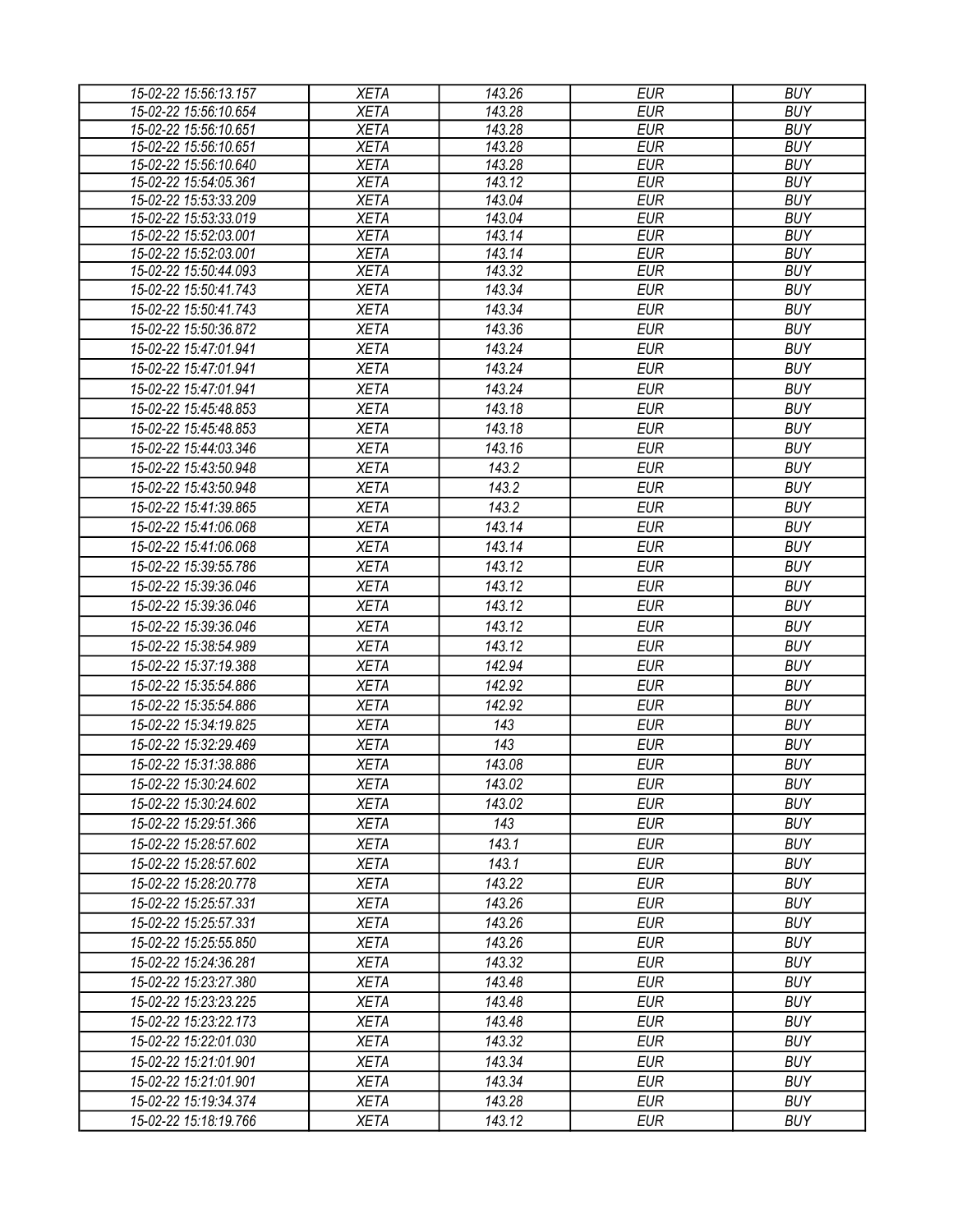| 15-02-22 15:17:03.332 | XETA        | 143.08 | EUR        | <b>BUY</b> |
|-----------------------|-------------|--------|------------|------------|
| 15-02-22 15:15:52.626 | <b>XETA</b> | 143.04 | <b>EUR</b> | <b>BUY</b> |
| 15-02-22 15:14:16.600 | <b>XETA</b> | 142.72 | <b>EUR</b> | <b>BUY</b> |
| 15-02-22 15:13:04.994 | <b>XETA</b> | 142.88 | <b>EUR</b> | <b>BUY</b> |
| 15-02-22 15:12:22.464 | <b>XETA</b> | 142.94 | <b>EUR</b> | <b>BUY</b> |
| 15-02-22 15:12:22.464 | <b>XETA</b> | 142.94 | <b>EUR</b> | <b>BUY</b> |
| 15-02-22 15:12:09.026 | <b>XETA</b> | 142.94 | <b>EUR</b> | <b>BUY</b> |
| 15-02-22 15:12:09.026 | <b>XETA</b> | 142.94 | <b>EUR</b> | <b>BUY</b> |
| 15-02-22 15:10:58.911 | <b>XETA</b> | 143.06 | <b>EUR</b> | <b>BUY</b> |
| 15-02-22 15:10:08.189 | <b>XETA</b> | 143.02 | <b>EUR</b> | <b>BUY</b> |
| 15-02-22 15:07:48.281 | <b>XETA</b> | 143    | <b>EUR</b> | <b>BUY</b> |
| 15-02-22 15:06:31.316 | <b>XETA</b> | 143.08 | <b>EUR</b> | <b>BUY</b> |
| 15-02-22 15:05:30.012 | <b>XETA</b> | 143.02 | <b>EUR</b> | <b>BUY</b> |
| 15-02-22 15:05:30.012 | <b>XETA</b> | 143.02 | <b>EUR</b> | <b>BUY</b> |
| 15-02-22 15:03:47.905 | <b>XETA</b> | 143.06 | <b>EUR</b> | <b>BUY</b> |
| 15-02-22 15:02:31.798 | <b>XETA</b> | 143.18 | <b>EUR</b> | <b>BUY</b> |
|                       | <b>XETA</b> | 143.22 | <b>EUR</b> | <b>BUY</b> |
| 15-02-22 15:02:28.746 | <b>XETA</b> | 143.16 | <b>EUR</b> | <b>BUY</b> |
| 15-02-22 15:01:44.343 | <b>XETA</b> |        |            |            |
| 15-02-22 15:01:44.343 |             | 143.16 | <b>EUR</b> | <b>BUY</b> |
| 15-02-22 15:00:15.646 | <b>XETA</b> | 143.02 | <b>EUR</b> | <b>BUY</b> |
| 15-02-22 14:58:39.447 | <b>XETA</b> | 142.96 | <b>EUR</b> | <b>BUY</b> |
| 15-02-22 14:57:20.020 | <b>XETA</b> | 143.06 | <b>EUR</b> | <b>BUY</b> |
| 15-02-22 14:55:43.418 | <b>XETA</b> | 143    | <b>EUR</b> | <b>BUY</b> |
| 15-02-22 14:55:43.418 | <b>XETA</b> | 143    | <b>EUR</b> | <b>BUY</b> |
| 15-02-22 14:55:12.896 | <b>XETA</b> | 143.08 | <b>EUR</b> | <b>BUY</b> |
| 15-02-22 14:55:12.896 | <b>XETA</b> | 143.08 | EUR        | <b>BUY</b> |
| 15-02-22 14:54:08.842 | <b>XETA</b> | 142.96 | <b>EUR</b> | <b>BUY</b> |
| 15-02-22 14:53:21.102 | <b>XETA</b> | 142.9  | <b>EUR</b> | <b>BUY</b> |
| 15-02-22 14:52:43.601 | <b>XETA</b> | 142.82 | <b>EUR</b> | <b>BUY</b> |
| 15-02-22 14:51:34.689 | <b>XETA</b> | 142.7  | <b>EUR</b> | <b>BUY</b> |
| 15-02-22 14:49:51.934 | <b>XETA</b> | 142.64 | <b>EUR</b> | <b>BUY</b> |
| 15-02-22 14:48:44.165 | <b>XETA</b> | 142.74 | <b>EUR</b> | <b>BUY</b> |
| 15-02-22 14:47:16.546 | <b>XETA</b> | 142.64 | <b>EUR</b> | <b>BUY</b> |
| 15-02-22 14:46:13.975 | <b>XETA</b> | 142.78 | <b>EUR</b> | <b>BUY</b> |
| 15-02-22 14:46:13.975 | <b>XETA</b> | 142.78 | <b>EUR</b> | <b>BUY</b> |
| 15-02-22 14:45:43.746 | <b>XETA</b> | 142.84 | <b>EUR</b> | <b>BUY</b> |
| 15-02-22 14:45:43.746 | <b>XETA</b> | 142.84 | <b>EUR</b> | <b>BUY</b> |
| 15-02-22 14:44:53.660 | <b>XETA</b> | 142.68 | <b>EUR</b> | <b>BUY</b> |
| 15-02-22 14:43:53.481 | <b>XETA</b> | 142.76 | <b>EUR</b> | <b>BUY</b> |
| 15-02-22 14:43:53.481 | <b>XETA</b> | 142.76 | <b>EUR</b> | <b>BUY</b> |
| 15-02-22 14:42:44.195 | <b>XETA</b> | 142.9  | <b>EUR</b> | <b>BUY</b> |
| 15-02-22 14:41:40.716 | <b>XETA</b> | 142.86 | <b>EUR</b> | <b>BUY</b> |
| 15-02-22 14:41:40.716 | <b>XETA</b> | 142.86 | <b>EUR</b> | <b>BUY</b> |
| 15-02-22 14:39:44.749 | <b>XETA</b> | 142.76 | <b>EUR</b> | <b>BUY</b> |
| 15-02-22 14:38:45.784 | <b>XETA</b> | 142.76 | <b>EUR</b> | <b>BUY</b> |
| 15-02-22 14:38:04.620 | <b>XETA</b> | 142.9  | <b>EUR</b> | <b>BUY</b> |
| 15-02-22 14:38:04.613 | <b>XETA</b> | 142.9  | <b>EUR</b> | <b>BUY</b> |
| 15-02-22 14:38:03.419 | <b>XETA</b> | 142.9  | <b>EUR</b> | <b>BUY</b> |
| 15-02-22 14:37:52.241 | <b>XETA</b> | 142.92 | <b>EUR</b> | <b>BUY</b> |
| 15-02-22 14:36:56.081 | <b>XETA</b> | 142.94 | <b>EUR</b> | <b>BUY</b> |
| 15-02-22 14:35:19.252 | <b>XETA</b> | 142.96 | EUR        | <b>BUY</b> |
| 15-02-22 14:34:54.700 | <b>XETA</b> | 143    | <b>EUR</b> | <b>BUY</b> |
| 15-02-22 14:33:41.173 | XETA        | 142.88 | <b>EUR</b> | <b>BUY</b> |
|                       |             |        |            |            |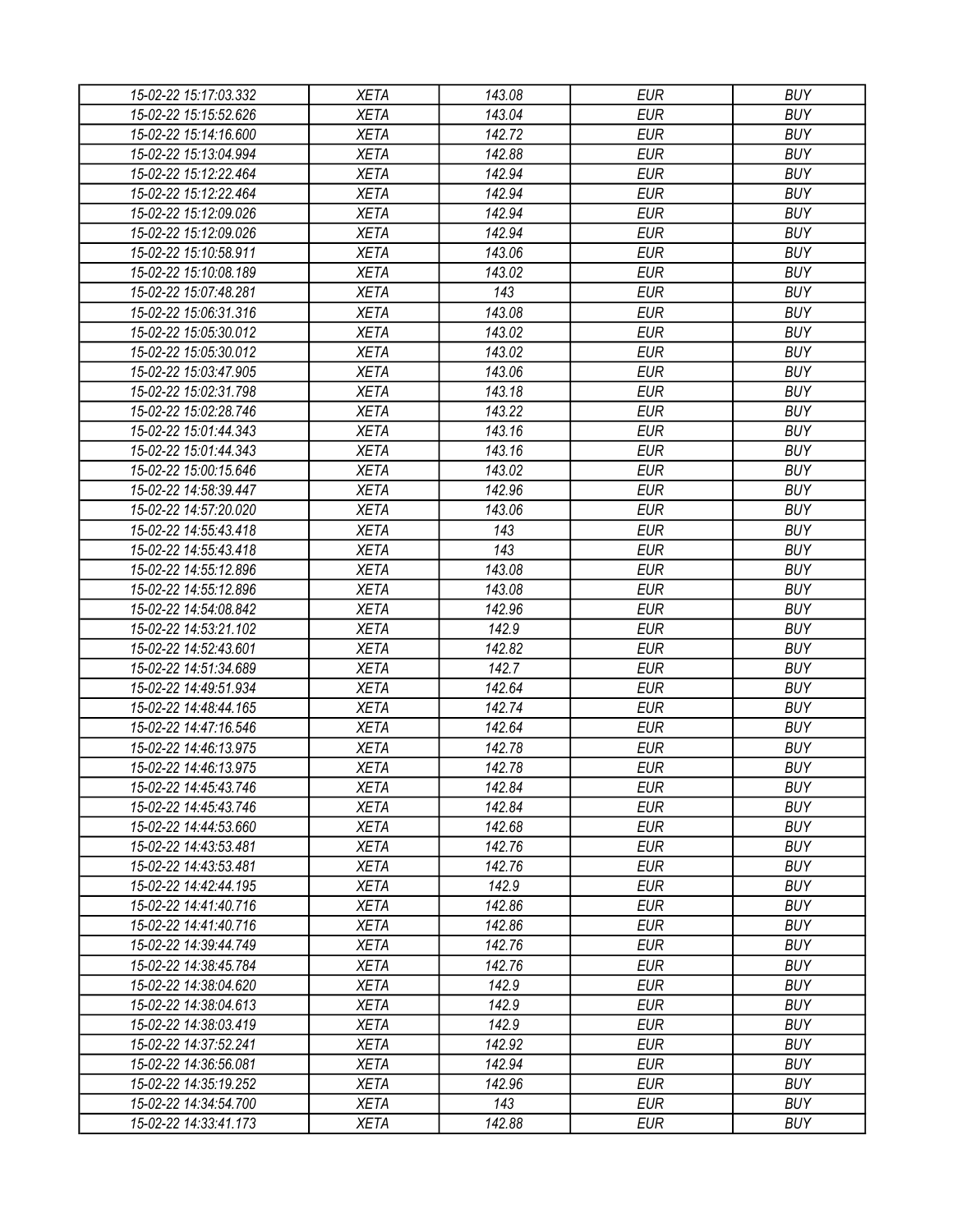| 15-02-22 14:33:41.173 | XETA                       | 142.88           | <b>EUR</b> | <b>BUY</b>               |
|-----------------------|----------------------------|------------------|------------|--------------------------|
| 15-02-22 14:32:53.776 | <b>XETA</b>                | 142.82           | <b>EUR</b> | <b>BUY</b>               |
| 15-02-22 14:32:53.776 | <b>XETA</b>                | 142.82           | <b>EUR</b> | <b>BUY</b>               |
| 15-02-22 14:32:53.776 | <b>XETA</b>                | 142.82           | <b>EUR</b> | <b>BUY</b>               |
| 15-02-22 14:31:48.724 | <b>XETA</b>                | 142.74           | <b>EUR</b> | <b>BUY</b>               |
| 15-02-22 14:31:48.724 | <b>XETA</b>                | 142.74           | <b>EUR</b> | <b>BUY</b>               |
| 15-02-22 14:31:48.724 | <b>XETA</b>                | 142.74           | <b>EUR</b> | <b>BUY</b>               |
| 15-02-22 14:31:48.723 | <b>XETA</b>                | 142.74           | <b>EUR</b> | <b>BUY</b>               |
| 15-02-22 14:31:48.723 | <b>XETA</b>                | 142.74           | <b>EUR</b> | <b>BUY</b>               |
| 15-02-22 14:30:38.187 | <b>XETA</b>                | 142.74           | <b>EUR</b> | <b>BUY</b>               |
| 15-02-22 14:29:49.155 | <b>XETA</b>                | 142.68           | <b>EUR</b> | <b>BUY</b>               |
| 15-02-22 14:27:14.361 | <b>XETA</b>                | 142.72           | <b>EUR</b> | <b>BUY</b>               |
| 15-02-22 14:27:14.361 | <b>XETA</b>                | 142.72           | <b>EUR</b> | <b>BUY</b>               |
| 15-02-22 14:25:38.206 | <b>XETA</b>                | 142.82           | <b>EUR</b> | <b>BUY</b>               |
| 15-02-22 14:25:38.206 | <b>XETA</b>                | 142.82           | <b>EUR</b> | <b>BUY</b>               |
| 15-02-22 14:24:34.328 | <b>XETA</b>                | 142.9            | <b>EUR</b> | <b>BUY</b>               |
| 15-02-22 14:24:34.328 | <b>XETA</b>                | 142.9            | <b>EUR</b> | <b>BUY</b>               |
| 15-02-22 14:21:44.126 | <b>XETA</b>                | 142.82           | <b>EUR</b> | <b>BUY</b>               |
| 15-02-22 14:19:47.518 | <b>XETA</b>                | 142.84           | <b>EUR</b> | <b>BUY</b>               |
| 15-02-22 14:18:05.313 | <b>XETA</b>                | 142.68           | <b>EUR</b> | <b>BUY</b>               |
| 15-02-22 14:18:05.328 | <b>XETA</b>                | 142.68           | <b>EUR</b> | <b>BUY</b>               |
| 15-02-22 14:15:45.961 | <b>XETA</b>                | 142.74           | <b>EUR</b> | <b>BUY</b>               |
| 15-02-22 14:13:05.686 | <b>XETA</b>                | 142.76           | <b>EUR</b> | <b>BUY</b>               |
| 15-02-22 14:13:05.686 | <b>XETA</b>                | 142.76           | <b>EUR</b> | <b>BUY</b>               |
| 15-02-22 14:11:05.479 | <b>XETA</b>                | 142.78           | <b>EUR</b> | <b>BUY</b>               |
| 15-02-22 14:11:03.426 | <b>XETA</b>                | 142.78           | EUR        | <b>BUY</b>               |
| 15-02-22 14:11:02.818 | <b>XETA</b>                | 142.78           | <b>EUR</b> | <b>BUY</b>               |
| 15-02-22 14:10:00.031 | <b>XETA</b>                | 142.8            | <b>EUR</b> | <b>BUY</b>               |
| 15-02-22 14:10:00.031 | <b>XETA</b>                | 142.8            | <b>EUR</b> | <b>BUY</b>               |
| 15-02-22 14:09:51.998 | <b>XETA</b>                | 142.8            | <b>EUR</b> | <b>BUY</b>               |
| 15-02-22 14:07:31.382 | <b>XETA</b>                | 142.78           | <b>EUR</b> | <b>BUY</b>               |
| 15-02-22 14:06:04.690 | <b>XETA</b>                | 142.76           | <b>EUR</b> | <b>BUY</b>               |
| 15-02-22 14:06:04.690 | <b>XETA</b>                | 142.76           | <b>EUR</b> | <b>BUY</b>               |
| 15-02-22 14:03:28.975 |                            | 142.74           | <b>EUR</b> | <b>BUY</b>               |
| 15-02-22 14:03:23.788 | <b>XETA</b>                |                  | <b>EUR</b> |                          |
|                       | <b>XETA</b><br><b>XETA</b> | 142.78<br>142.78 |            | <b>BUY</b><br><b>BUY</b> |
| 15-02-22 14:03:23.788 |                            |                  | <b>EUR</b> |                          |
| 15-02-22 14:03:23.788 | <b>XETA</b>                | 142.78           | <b>EUR</b> | <b>BUY</b>               |
| 15-02-22 14:01:13.823 | <b>XETA</b>                | 142.76           | <b>EUR</b> | <b>BUY</b>               |
| 15-02-22 13:58:41.317 | <b>XETA</b>                | 142.7            | <b>EUR</b> | <b>BUY</b>               |
| 15-02-22 13:56:36.143 | <b>XETA</b>                | 142.76           | <b>EUR</b> | <b>BUY</b>               |
| 15-02-22 13:56:36.143 | <b>XETA</b>                | 142.76           | <b>EUR</b> | <b>BUY</b>               |
| 15-02-22 13:54:53.546 | <b>XETA</b>                | 142.68           | <b>EUR</b> | <b>BUY</b>               |
| 15-02-22 13:54:53.546 | <b>XETA</b>                | 142.68           | <b>EUR</b> | <b>BUY</b>               |
| 15-02-22 13:53:16.427 | <b>XETA</b>                | 142.8            | <b>EUR</b> | <b>BUY</b>               |
| 15-02-22 13:50:48.835 | <b>XETA</b>                | 142.76           | <b>EUR</b> | <b>BUY</b>               |
| 15-02-22 13:50:45.201 | <b>XETA</b>                | 142.76           | <b>EUR</b> | <b>BUY</b>               |
| 15-02-22 13:49:37.037 | <b>XETA</b>                | 142.8            | <b>EUR</b> | <b>BUY</b>               |
| 15-02-22 13:49:37.037 | <b>XETA</b>                | 142.8            | <b>EUR</b> | <b>BUY</b>               |
| 15-02-22 13:49:20.466 | <b>XETA</b>                | 142.8            | <b>EUR</b> | <b>BUY</b>               |
| 15-02-22 13:47:30.042 | <b>XETA</b>                | 142.72           | <b>EUR</b> | <b>BUY</b>               |
| 15-02-22 13:47:30.042 | <b>XETA</b>                | 142.72           | EUR        | <b>BUY</b>               |
| 15-02-22 13:47:30.030 | <b>XETA</b>                | 142.72           | <b>EUR</b> | <b>BUY</b>               |
| 15-02-22 13:45:47.369 | <b>XETA</b>                | 142.84           | <b>EUR</b> | <b>BUY</b>               |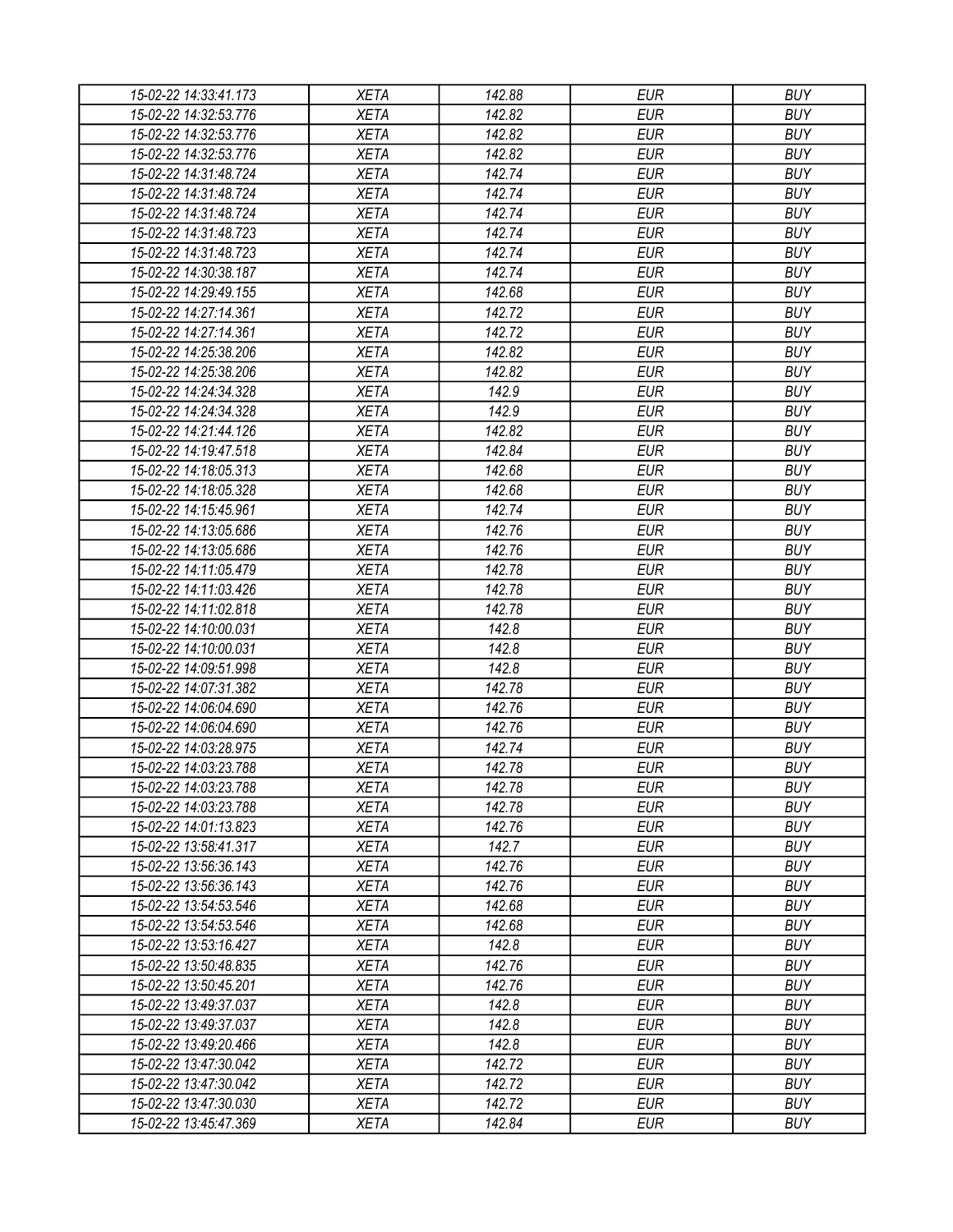| 15-02-22 13:45:05.255 | XETA        | 142.82 | EUR        | <b>BUY</b> |
|-----------------------|-------------|--------|------------|------------|
| 15-02-22 13:45:05.255 | <b>XETA</b> | 142.82 | <b>EUR</b> | <b>BUY</b> |
| 15-02-22 13:43:25.670 | <b>XETA</b> | 142.8  | <b>EUR</b> | <b>BUY</b> |
| 15-02-22 13:40:50.226 | <b>XETA</b> | 142.64 | <b>EUR</b> | <b>BUY</b> |
| 15-02-22 13:40:50.226 | <b>XETA</b> | 142.64 | <b>EUR</b> | <b>BUY</b> |
| 15-02-22 13:40:14.779 | <b>XETA</b> | 142.62 | <b>EUR</b> | <b>BUY</b> |
| 15-02-22 13:40:14.779 | <b>XETA</b> | 142.62 | <b>EUR</b> | <b>BUY</b> |
| 15-02-22 13:36:22.992 | <b>XETA</b> | 142.62 | <b>EUR</b> | <b>BUY</b> |
| 15-02-22 13:36:22.992 | <b>XETA</b> | 142.62 | <b>EUR</b> | <b>BUY</b> |
| 15-02-22 13:34:45.890 | <b>XETA</b> | 142.5  | <b>EUR</b> | <b>BUY</b> |
| 15-02-22 13:34:45.835 | <b>XETA</b> | 142.5  | <b>EUR</b> | <b>BUY</b> |
| 15-02-22 13:32:58.448 | <b>XETA</b> | 142.42 | <b>EUR</b> | <b>BUY</b> |
| 15-02-22 13:32:58.448 | <b>XETA</b> | 142.42 | <b>EUR</b> | <b>BUY</b> |
| 15-02-22 13:31:02.058 | <b>XETA</b> | 142.4  | <b>EUR</b> | <b>BUY</b> |
| 15-02-22 13:29:18.759 | <b>XETA</b> | 142.54 | <b>EUR</b> | <b>BUY</b> |
| 15-02-22 13:26:41.341 | <b>XETA</b> | 142.58 | <b>EUR</b> | <b>BUY</b> |
| 15-02-22 13:25:09.776 | <b>XETA</b> | 142.64 | <b>EUR</b> | <b>BUY</b> |
| 15-02-22 13:25:09.776 | <b>XETA</b> | 142.64 | <b>EUR</b> | <b>BUY</b> |
| 15-02-22 13:22:46.864 | <b>XETA</b> | 142.42 | <b>EUR</b> | <b>BUY</b> |
| 15-02-22 13:20:22.028 | <b>XETA</b> | 142.52 | <b>EUR</b> | <b>BUY</b> |
| 15-02-22 13:20:22.028 | <b>XETA</b> | 142.52 | <b>EUR</b> | <b>BUY</b> |
| 15-02-22 13:20:22.028 | <b>XETA</b> | 142.52 | <b>EUR</b> | <b>BUY</b> |
| 15-02-22 13:18:10.137 | <b>XETA</b> | 142.7  | <b>EUR</b> | <b>BUY</b> |
|                       |             | 142.7  | <b>EUR</b> | <b>BUY</b> |
| 15-02-22 13:18:10.137 | <b>XETA</b> |        |            |            |
| 15-02-22 13:18:10.137 | <b>XETA</b> | 142.7  | <b>EUR</b> | <b>BUY</b> |
| 15-02-22 13:15:42.277 | <b>XETA</b> | 142.64 | EUR        | <b>BUY</b> |
| 15-02-22 13:13:05.188 | <b>XETA</b> | 142.78 | <b>EUR</b> | <b>BUY</b> |
| 15-02-22 13:13:05.185 | <b>XETA</b> | 142.78 | <b>EUR</b> | <b>BUY</b> |
| 15-02-22 13:13:05.160 | <b>XETA</b> | 142.78 | <b>EUR</b> | <b>BUY</b> |
| 15-02-22 13:08:58.290 | <b>XETA</b> | 142.66 | <b>EUR</b> | <b>BUY</b> |
| 15-02-22 13:06:19.063 | <b>XETA</b> | 142.84 | <b>EUR</b> | <b>BUY</b> |
| 15-02-22 13:06:19.063 | <b>XETA</b> | 142.84 | <b>EUR</b> | <b>BUY</b> |
| 15-02-22 13:04:40.135 | <b>XETA</b> | 142.86 | <b>EUR</b> | <b>BUY</b> |
| 15-02-22 13:04:40.135 | <b>XETA</b> | 142.86 | <b>EUR</b> | <b>BUY</b> |
| 15-02-22 13:02:15.510 | <b>XETA</b> | 142.94 | <b>EUR</b> | <b>BUY</b> |
| 15-02-22 13:00:08.048 | <b>XETA</b> | 143.02 | <b>EUR</b> | <b>BUY</b> |
| 15-02-22 12:58:55.258 | <b>XETA</b> | 142.98 | <b>EUR</b> | <b>BUY</b> |
| 15-02-22 12:56:35.251 | <b>XETA</b> | 142.9  | <b>EUR</b> | <b>BUY</b> |
| 15-02-22 12:56:35.190 | <b>XETA</b> | 142.92 | <b>EUR</b> | <b>BUY</b> |
| 15-02-22 12:51:04.195 | <b>XETA</b> | 142.62 | <b>EUR</b> | <b>BUY</b> |
| 15-02-22 12:51:04.195 | <b>XETA</b> | 142.62 | <b>EUR</b> | <b>BUY</b> |
| 15-02-22 12:48:20.985 | <b>XETA</b> | 142.62 | <b>EUR</b> | <b>BUY</b> |
| 15-02-22 12:46:24.339 | <b>XETA</b> | 142.72 | <b>EUR</b> | <b>BUY</b> |
| 15-02-22 12:44:00.649 | <b>XETA</b> | 142.52 | <b>EUR</b> | <b>BUY</b> |
| 15-02-22 12:41:05.188 | <b>XETA</b> | 142.48 | <b>EUR</b> | <b>BUY</b> |
| 15-02-22 12:38:12.107 | <b>XETA</b> | 142.58 | <b>EUR</b> | <b>BUY</b> |
| 15-02-22 12:38:12.107 | <b>XETA</b> | 142.58 | <b>EUR</b> | <b>BUY</b> |
| 15-02-22 12:38:12.107 | <b>XETA</b> | 142.58 | <b>EUR</b> | <b>BUY</b> |
| 15-02-22 12:36:38.946 | <b>XETA</b> | 142.64 | <b>EUR</b> | <b>BUY</b> |
| 15-02-22 12:33:17.605 | <b>XETA</b> | 142.72 | <b>EUR</b> | <b>BUY</b> |
| 15-02-22 12:33:17.605 | <b>XETA</b> | 142.72 | EUR        | <b>BUY</b> |
| 15-02-22 12:31:00.066 | <b>XETA</b> | 142.74 | <b>EUR</b> | <b>BUY</b> |
| 15-02-22 12:30:02.826 | <b>XETA</b> | 142.84 | <b>EUR</b> | <b>BUY</b> |